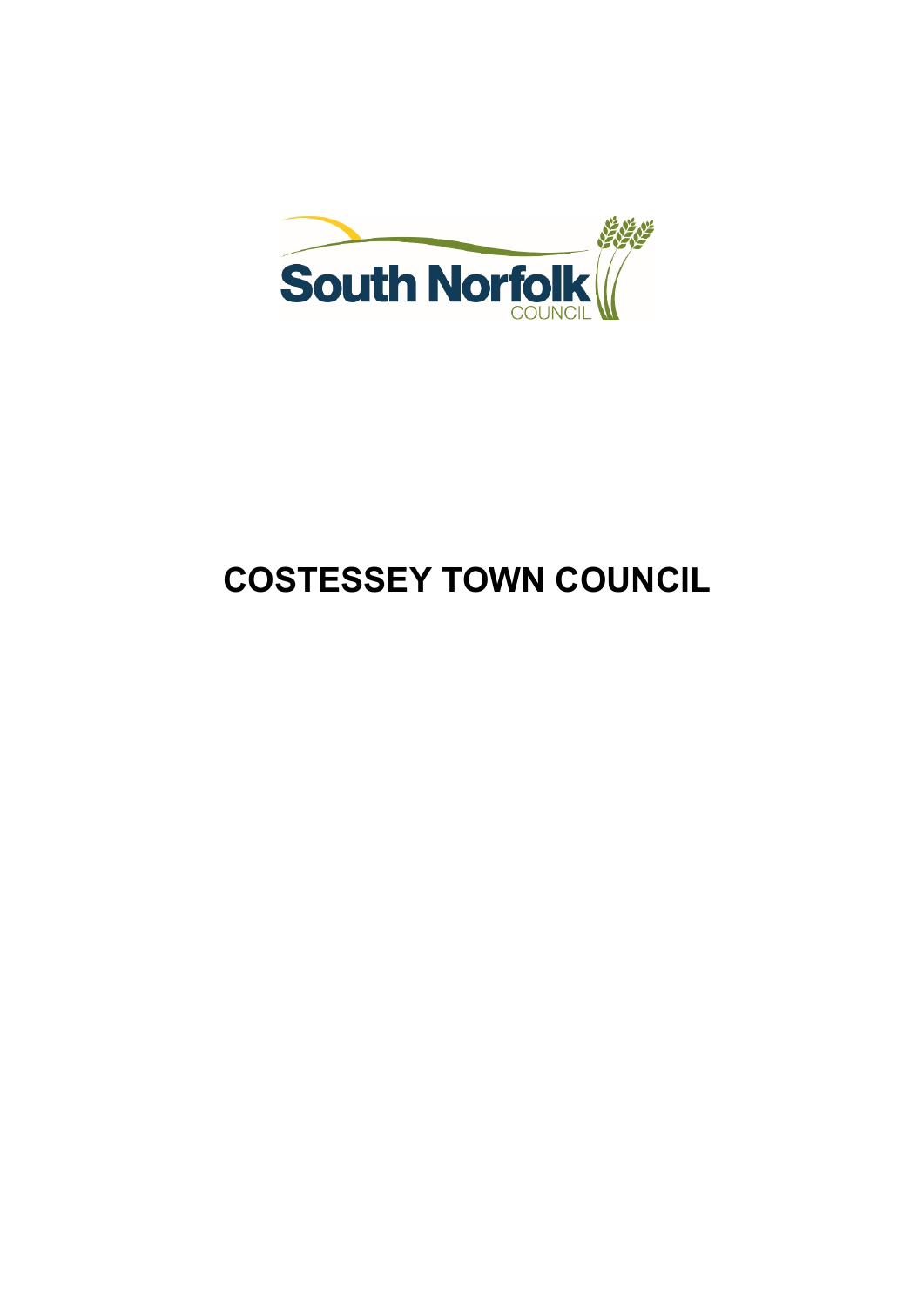# **SOUTH NORFOLK COUNCIL CODE OF CONDUCT**

# **REGISTER OF MEMBERS' AND CO-OPTED MEMBERS' DISCLOSABLE PECUNIARY AND OTHER INTERESTS**

**Councillor name:** Iftekhar Alam

#### **PECUNIARY INTERESTS**

**EMPLOYMENT, OFFICE, TRADE, PROFESSION OR VOCATION**

**Councillor:** Catering Manager Rice and Spice Indian Takeaway **Councillor's spouse/partner:** Housewife

#### **PAYMENTS OR FINANCIAL BENEFITS RELATING TO YOUR ROLE AS A MEMBER TOWARDS ELECTION EXPENSES**

**Councillor:** Labour Party **Councillor's spouse/partner:** None

#### **CONTRACTS BETWEEN YOURSELF/YOUR SPOUSE/PARTNER (OR A BODY IN WHICH YOU HAVE A BENEFICIAL INTEREST) ENTERED INTO WITH THE COUNCIL, WHERE WORKS HAVE NOT BEEN FULLY DISCHARGED**

**Councillor:** None **Councillor's spouse/partner:** None

#### **LAND (INCLUDING HOME ADDRESS THAT IS OWNED OR RENTED)**

**Councillor:** 35 Valley Road, NR5 0BD **Councillor's spouse/partner:** 35 Valley Road NR5 0BD

#### **LICENCES TO OCCUPY LAND IN THE DISTRICT FOR A MONTH OR LONGER**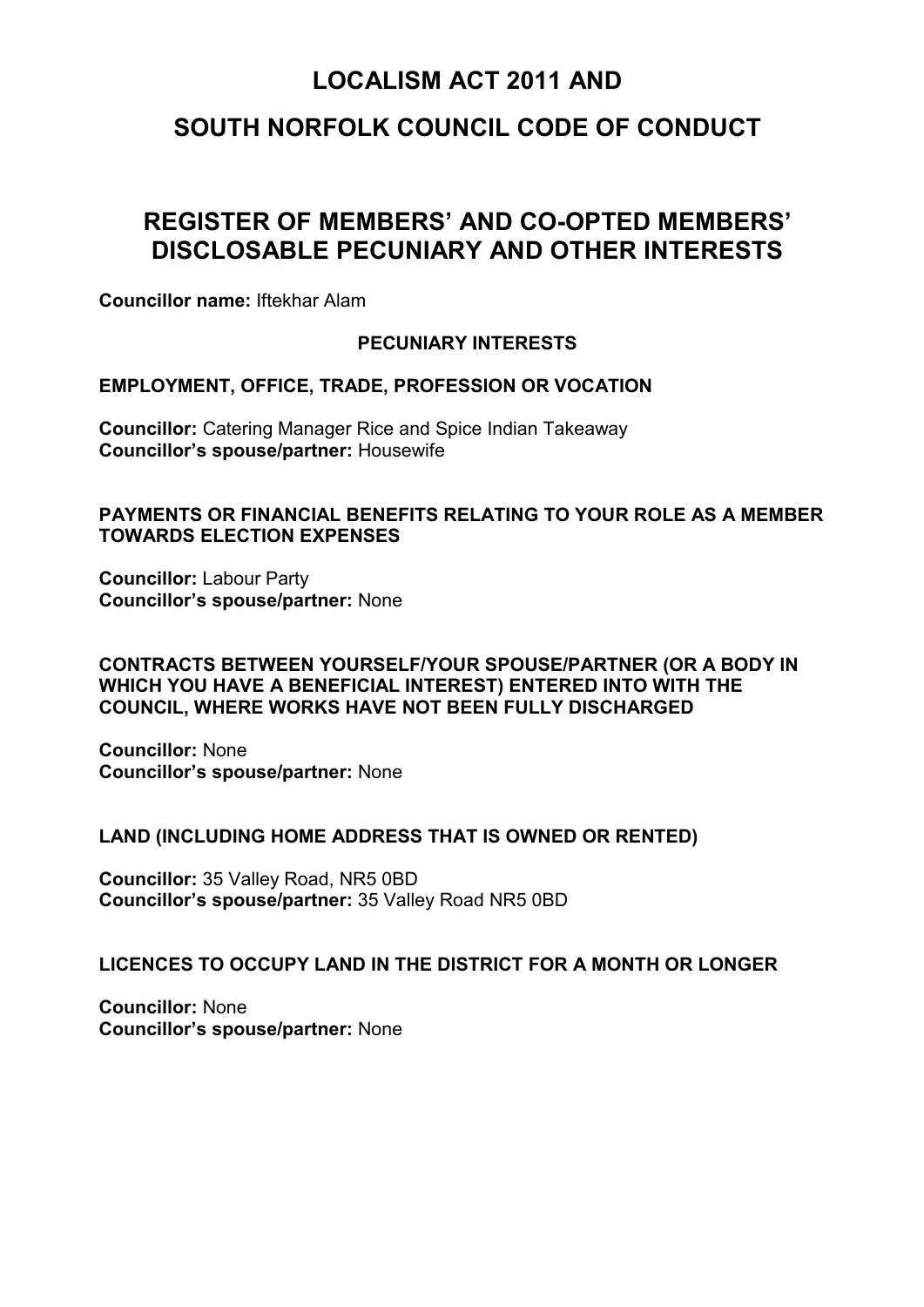**Councillor:** None **Councillor's spouse/partner:** None

**ANY BENEFICIAL INTEREST IN SECURITIES WHERE THE BODY HAS A PLACE OF BUSINESS OR LAND IN THE AREA OF THE AUTHORITY, AND EITHER:**

- **a THE TOTAL NOMINAL VALUE OF THE SECURITIES EXCEEDS £25,000 OR ONE HUNDREDTH OF THE TOTAL ISSUED SHARE CAPITAL OF THAT BODY; OR**
- **b IF THE SHARE CAPITAL OF THAT BODY IS OF MORE THAN ONE CLASS, THE TOTAL NOMINAL VALUE OF THE SHARES OF ANY ONE CLASS IN WHICH YOU HAVE A BENEFICIAL INTEREST EXCEEDS ONE HUNDREDTH OF THE TOTAL ISSUED SHARE CAPITAL OF THAT CLASS.**

**Councillor:** None **Councillor's spouse/partner:** None

**OTHER INTERESTS –** these constitute any other interests that you may have which impact upon your role within the Council

- Member of The Labour Party
- Member of TGMB
- Chairman of Norfolk & Norwich Bangladeshi Welfare Association
- Chairman of Norwich Muslim Funeral Service

**Date received by Monitoring Officer:** 

**Amendments: Date notified:**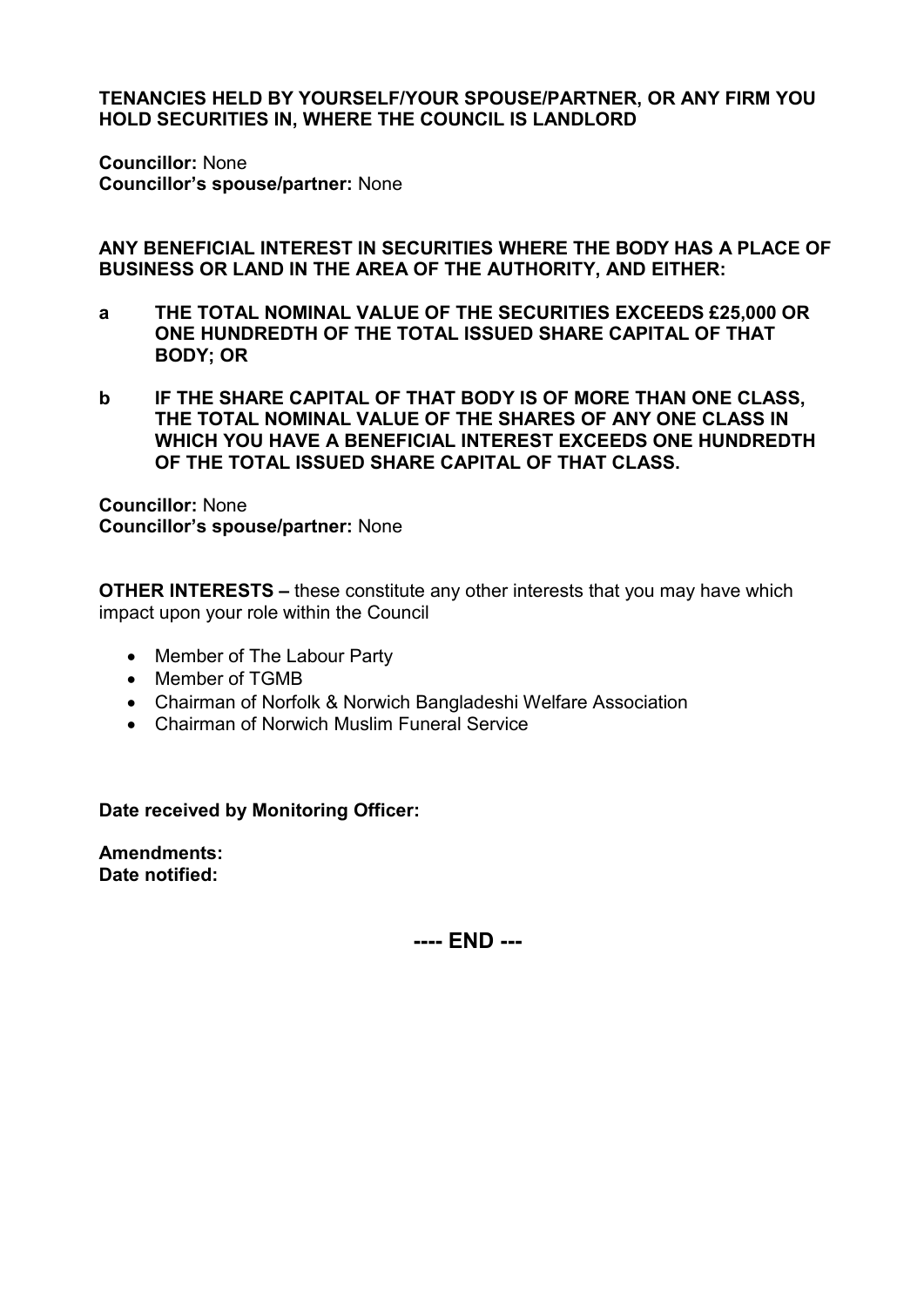### **SOUTH NORFOLK COUNCIL CODE OF CONDUCT**

# **REGISTER OF MEMBERS' AND CO-OPTED MEMBERS' DISCLOSABLE PECUNIARY AND OTHER INTERESTS**

**Councillor name:** John Raymond Amis

#### **PECUNIARY INTERESTS**

**EMPLOYMENT, OFFICE, TRADE, PROFESSION OR VOCATION**

**Councillor:** Retired **Councillor's spouse/partner:** N/A

#### **PAYMENTS OR FINANCIAL BENEFITS RELATING TO YOUR ROLE AS A MEMBER TOWARDS ELECTION EXPENSES**

**Councillor:** Member Lib Dem **Councillor's spouse/partner:** N/A

#### **CONTRACTS BETWEEN YOURSELF/YOUR SPOUSE/PARTNER (OR A BODY IN WHICH YOU HAVE A BENEFICIAL INTEREST) ENTERED INTO WITH THE COUNCIL, WHERE WORKS HAVE NOT BEEN FULLY DISCHARGED**

**Councillor:** N/A **Councillor's spouse/partner:** N/A

#### **LAND (INCLUDING HOME ADDRESS THAT IS OWNED OR RENTED)**

**Councillor:** N/A **Councillor's spouse/partner:** N/A

#### **LICENCES TO OCCUPY LAND IN THE DISTRICT FOR A MONTH OR LONGER**

**Councillor:** N/A **Councillor's spouse/partner:** N/A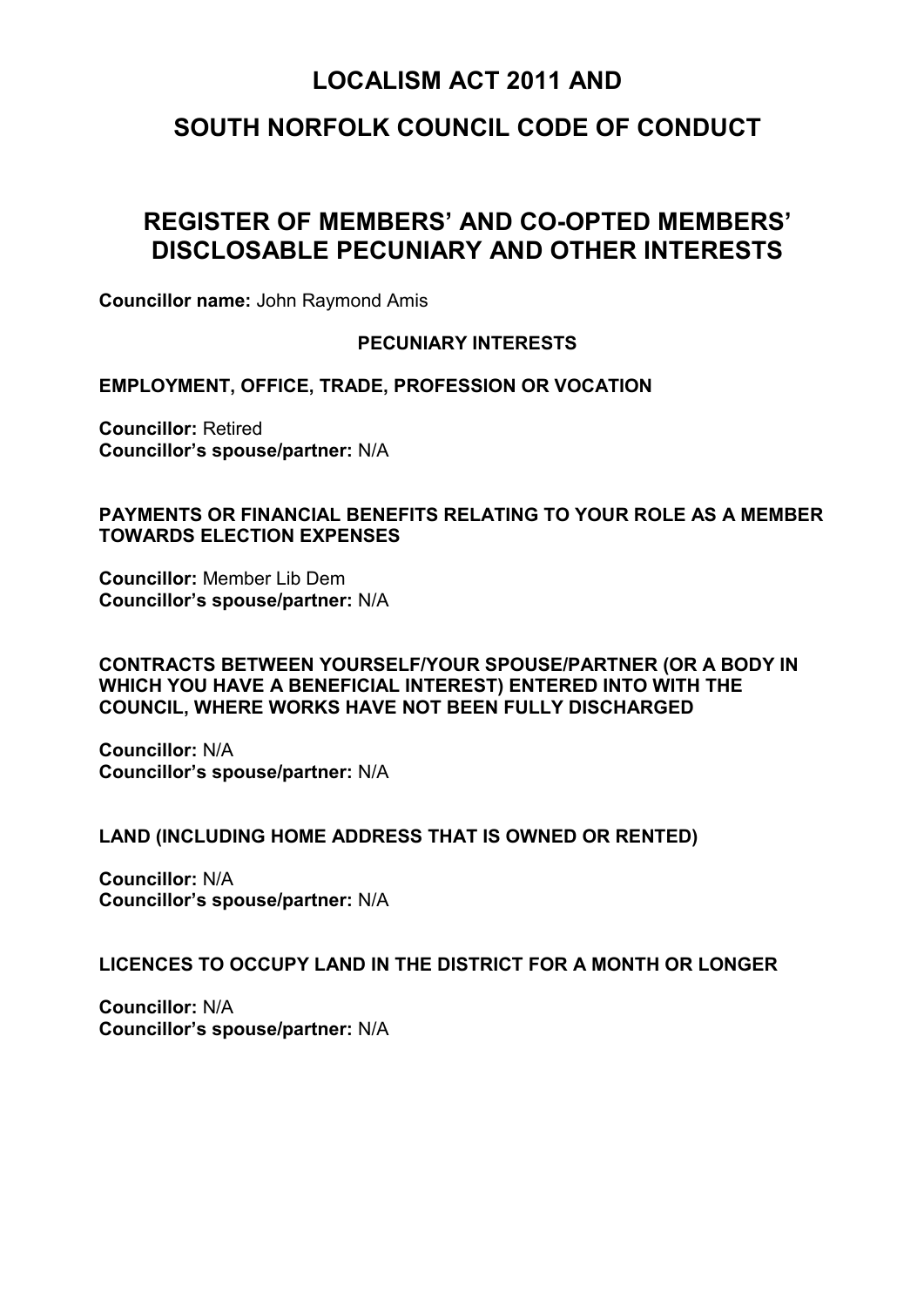**Councillor:** N/A **Councillor's spouse/partner:** N/A

**ANY BENEFICIAL INTEREST IN SECURITIES WHERE THE BODY HAS A PLACE OF BUSINESS OR LAND IN THE AREA OF THE AUTHORITY, AND EITHER:**

- **a THE TOTAL NOMINAL VALUE OF THE SECURITIES EXCEEDS £25,000 OR ONE HUNDREDTH OF THE TOTAL ISSUED SHARE CAPITAL OF THAT BODY; OR**
- **b IF THE SHARE CAPITAL OF THAT BODY IS OF MORE THAN ONE CLASS, THE TOTAL NOMINAL VALUE OF THE SHARES OF ANY ONE CLASS IN WHICH YOU HAVE A BENEFICIAL INTEREST EXCEEDS ONE HUNDREDTH OF THE TOTAL ISSUED SHARE CAPITAL OF THAT CLASS.**

**Councillor:** N/A **Councillor's spouse/partner:** N/A

**OTHER INTERESTS –** these constitute any other interests that you may have which impact upon your role within the Council

• SNDC

**Date received by Monitoring Officer:** 

**Amendments: Date notified:**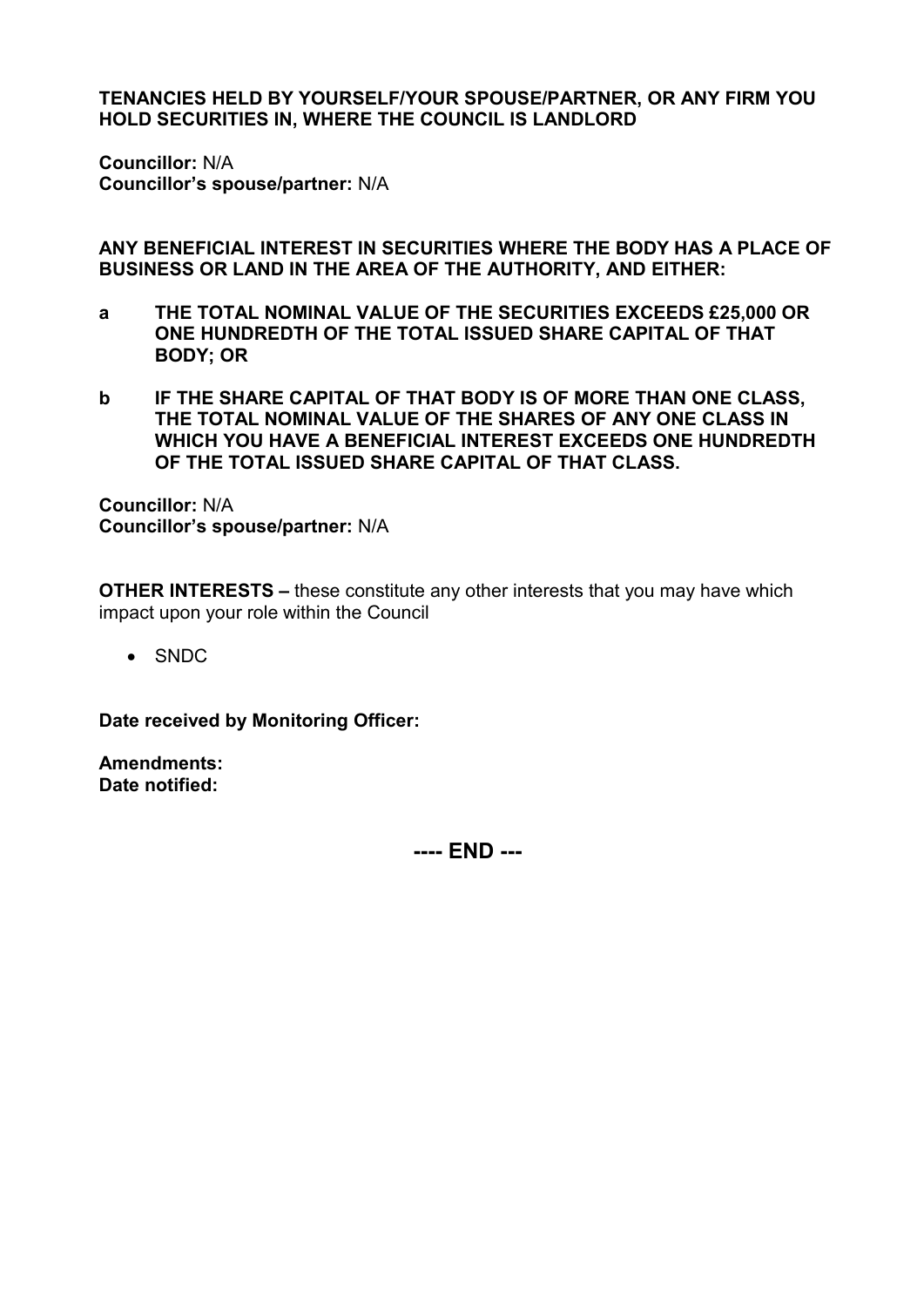### **SOUTH NORFOLK COUNCIL CODE OF CONDUCT**

# **REGISTER OF MEMBERS' AND CO-OPTED MEMBERS' DISCLOSABLE PECUNIARY AND OTHER INTERESTS**

**Councillor name:** Mark Charles Bedford

#### **PECUNIARY INTERESTS**

**EMPLOYMENT, OFFICE, TRADE, PROFESSION OR VOCATION**

**Councillor:** Storeman Teal Press **Councillor's spouse/partner:** N/A

#### **PAYMENTS OR FINANCIAL BENEFITS RELATING TO YOUR ROLE AS A MEMBER TOWARDS ELECTION EXPENSES**

**Councillor:** Lib Dem **Councillor's spouse/partner:** N/A

#### **CONTRACTS BETWEEN YOURSELF/YOUR SPOUSE/PARTNER (OR A BODY IN WHICH YOU HAVE A BENEFICIAL INTEREST) ENTERED INTO WITH THE COUNCIL, WHERE WORKS HAVE NOT BEEN FULLY DISCHARGED**

**Councillor:** None **Councillor's spouse/partner:** N/A

#### **LAND (INCLUDING HOME ADDRESS THAT IS OWNED OR RENTED)**

**Councillor:** 32 Bottom Breck Close, New Costessey NR5 0QW **Councillor's spouse/partner:** N/A

#### **LICENCES TO OCCUPY LAND IN THE DISTRICT FOR A MONTH OR LONGER**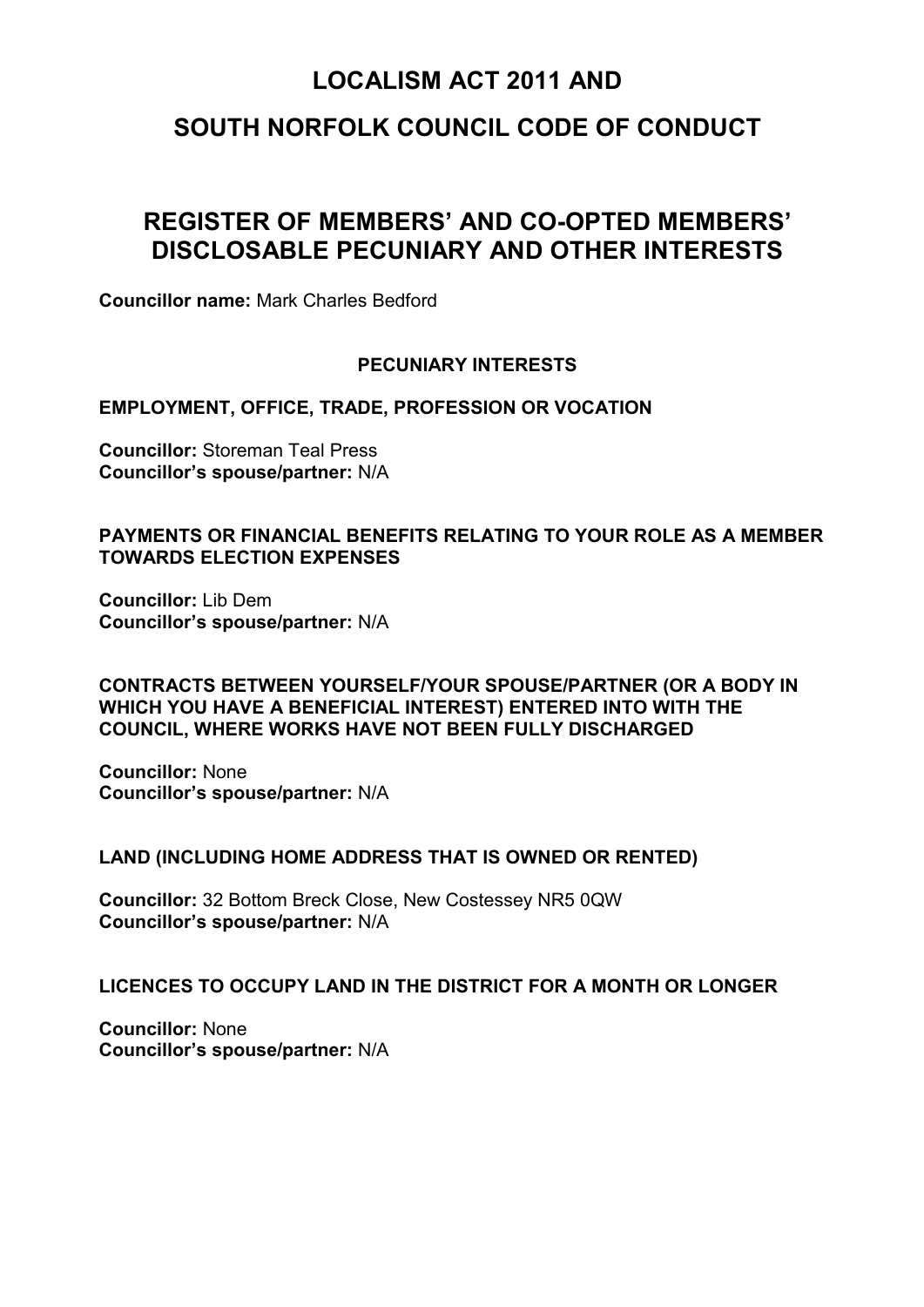**Councillor:** None **Councillor's spouse/partner:** N/A

**ANY BENEFICIAL INTEREST IN SECURITIES WHERE THE BODY HAS A PLACE OF BUSINESS OR LAND IN THE AREA OF THE AUTHORITY, AND EITHER:**

- **a THE TOTAL NOMINAL VALUE OF THE SECURITIES EXCEEDS £25,000 OR ONE HUNDREDTH OF THE TOTAL ISSUED SHARE CAPITAL OF THAT BODY; OR**
- **b IF THE SHARE CAPITAL OF THAT BODY IS OF MORE THAN ONE CLASS, THE TOTAL NOMINAL VALUE OF THE SHARES OF ANY ONE CLASS IN WHICH YOU HAVE A BENEFICIAL INTEREST EXCEEDS ONE HUNDREDTH OF THE TOTAL ISSUED SHARE CAPITAL OF THAT CLASS.**

**Councillor:** None **Councillor's spouse/partner:** N/A

**OTHER INTERESTS –** these constitute any other interests that you may have which impact upon your role within the Council

- Lib Dems
- Member of Unite The Union
- Boy's Brigade Norfolk Batalion

**Date received by Monitoring Officer:** 

**Amendments: Date notified:**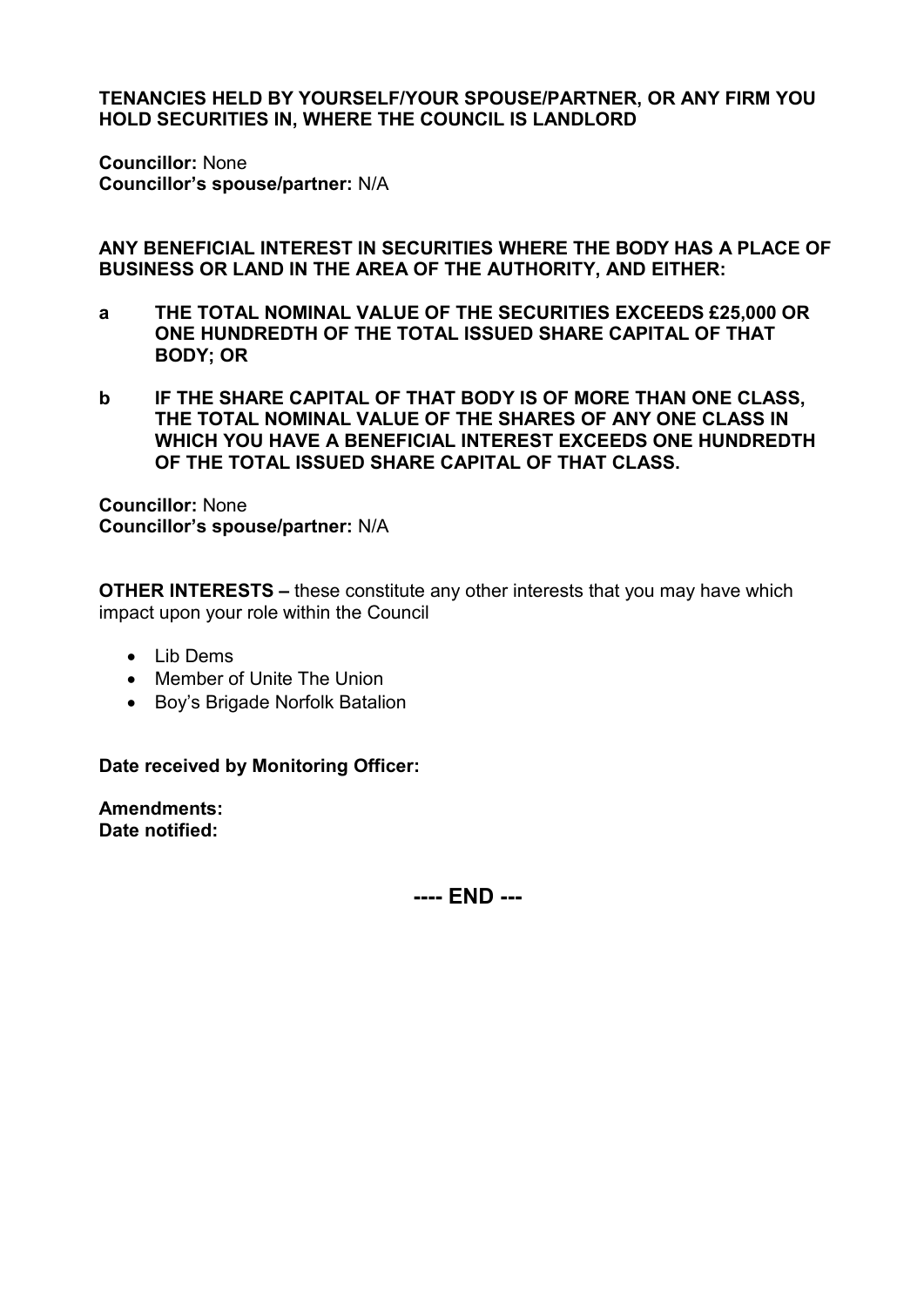# **SOUTH NORFOLK COUNCIL CODE OF CONDUCT**

# **REGISTER OF MEMBERS' AND CO-OPTED MEMBERS' DISCLOSABLE PECUNIARY AND OTHER INTERESTS**

**Councillor name:** Gary McAlister Blundell

#### **PECUNIARY INTERESTS**

**EMPLOYMENT, OFFICE, TRADE, PROFESSION OR VOCATION**

**Councillor:** None **Councillor's spouse/partner:** South Norfolk Council District Councillor

#### **PAYMENTS OR FINANCIAL BENEFITS RELATING TO YOUR ROLE AS A MEMBER TOWARDS ELECTION EXPENSES**

**Councillor:** Member of Costessey Lib Dems **Councillor's spouse/partner:** None

#### **CONTRACTS BETWEEN YOURSELF/YOUR SPOUSE/PARTNER (OR A BODY IN WHICH YOU HAVE A BENEFICIAL INTEREST) ENTERED INTO WITH THE COUNCIL, WHERE WORKS HAVE NOT BEEN FULLY DISCHARGED**

**Councillor:** N/A **Councillor's spouse/partner:** N/A

#### **LAND (INCLUDING HOME ADDRESS THAT IS OWNED OR RENTED)**

**Councillor:** N/A **Councillor's spouse/partner:** N/A

#### **LICENCES TO OCCUPY LAND IN THE DISTRICT FOR A MONTH OR LONGER**

**Councillor:** N/A **Councillor's spouse/partner:** N/A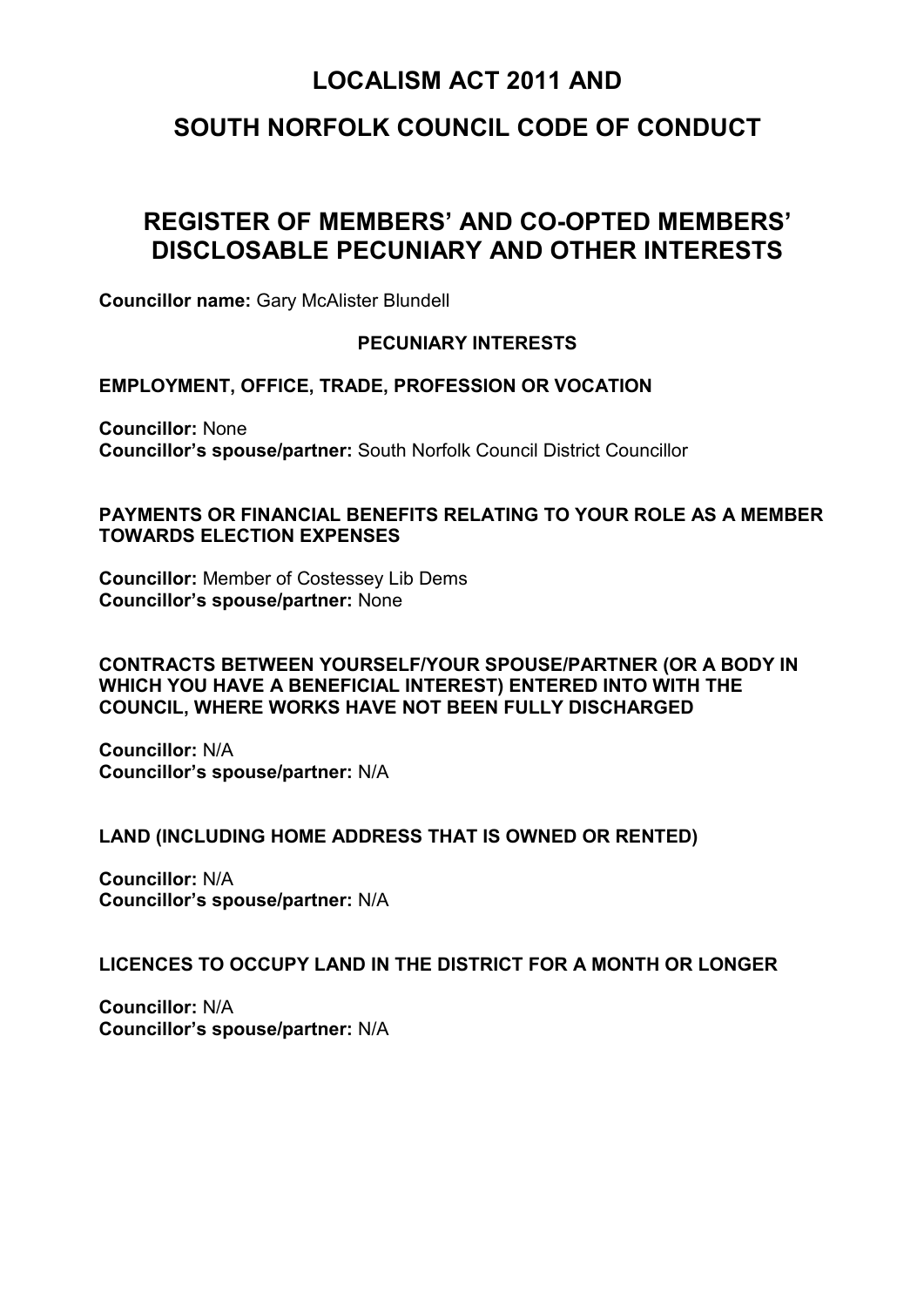**Councillor:** N/A **Councillor's spouse/partner:** N/A

**ANY BENEFICIAL INTEREST IN SECURITIES WHERE THE BODY HAS A PLACE OF BUSINESS OR LAND IN THE AREA OF THE AUTHORITY, AND EITHER:**

- **a THE TOTAL NOMINAL VALUE OF THE SECURITIES EXCEEDS £25,000 OR ONE HUNDREDTH OF THE TOTAL ISSUED SHARE CAPITAL OF THAT BODY; OR**
- **b IF THE SHARE CAPITAL OF THAT BODY IS OF MORE THAN ONE CLASS, THE TOTAL NOMINAL VALUE OF THE SHARES OF ANY ONE CLASS IN WHICH YOU HAVE A BENEFICIAL INTEREST EXCEEDS ONE HUNDREDTH OF THE TOTAL ISSUED SHARE CAPITAL OF THAT CLASS.**

**Councillor:** N/A **Councillor's spouse/partner:** N/A

**OTHER INTERESTS –** these constitute any other interests that you may have which impact upon your role within the Council

- Member of Liberal Democrats
- Sharon Blundell member of Town Council
- National Trust Member

**Date received by Monitoring Officer:** 

**Amendments: Date notified:**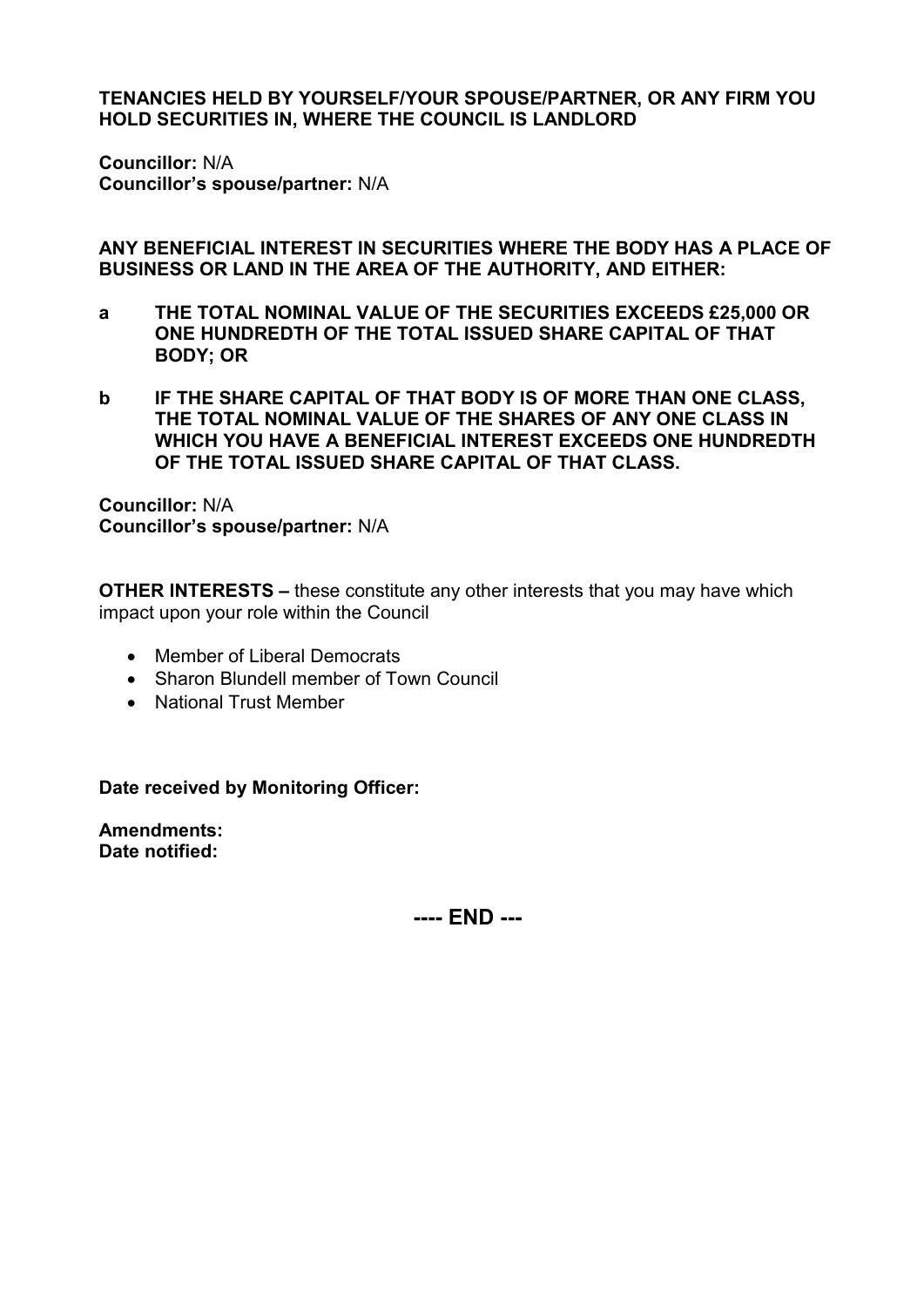# **SOUTH NORFOLK COUNCIL CODE OF CONDUCT**

# **REGISTER OF MEMBERS' AND CO-OPTED MEMBERS' DISCLOSABLE PECUNIARY AND OTHER INTERESTS**

**Councillor name:** Brendan Burrill

#### **PECUNIARY INTERESTS**

**EMPLOYMENT, OFFICE, TRADE, PROFESSION OR VOCATION**

**Councillor:** Science Technician Ormiston Victory Academy **Councillor's spouse/partner:** University Lecturer UEA

#### **PAYMENTS OR FINANCIAL BENEFITS RELATING TO YOUR ROLE AS A MEMBER TOWARDS ELECTION EXPENSES**

**Councillor:** Some election expenses paid by the Liberal Democrats **Councillor's spouse/partner:** None

#### **CONTRACTS BETWEEN YOURSELF/YOUR SPOUSE/PARTNER (OR A BODY IN WHICH YOU HAVE A BENEFICIAL INTEREST) ENTERED INTO WITH THE COUNCIL, WHERE WORKS HAVE NOT BEEN FULLY DISCHARGED**

**Councillor:** None **Councillor's spouse/partner:** None

#### **LAND (INCLUDING HOME ADDRESS THAT IS OWNED OR RENTED)**

**Councillor:** 11 Jerningham Road, Costessey NR5 0RG **Councillor's spouse/partner:** 11 Jerningham Road, Costessey NR5 0RG

#### **LICENCES TO OCCUPY LAND IN THE DISTRICT FOR A MONTH OR LONGER**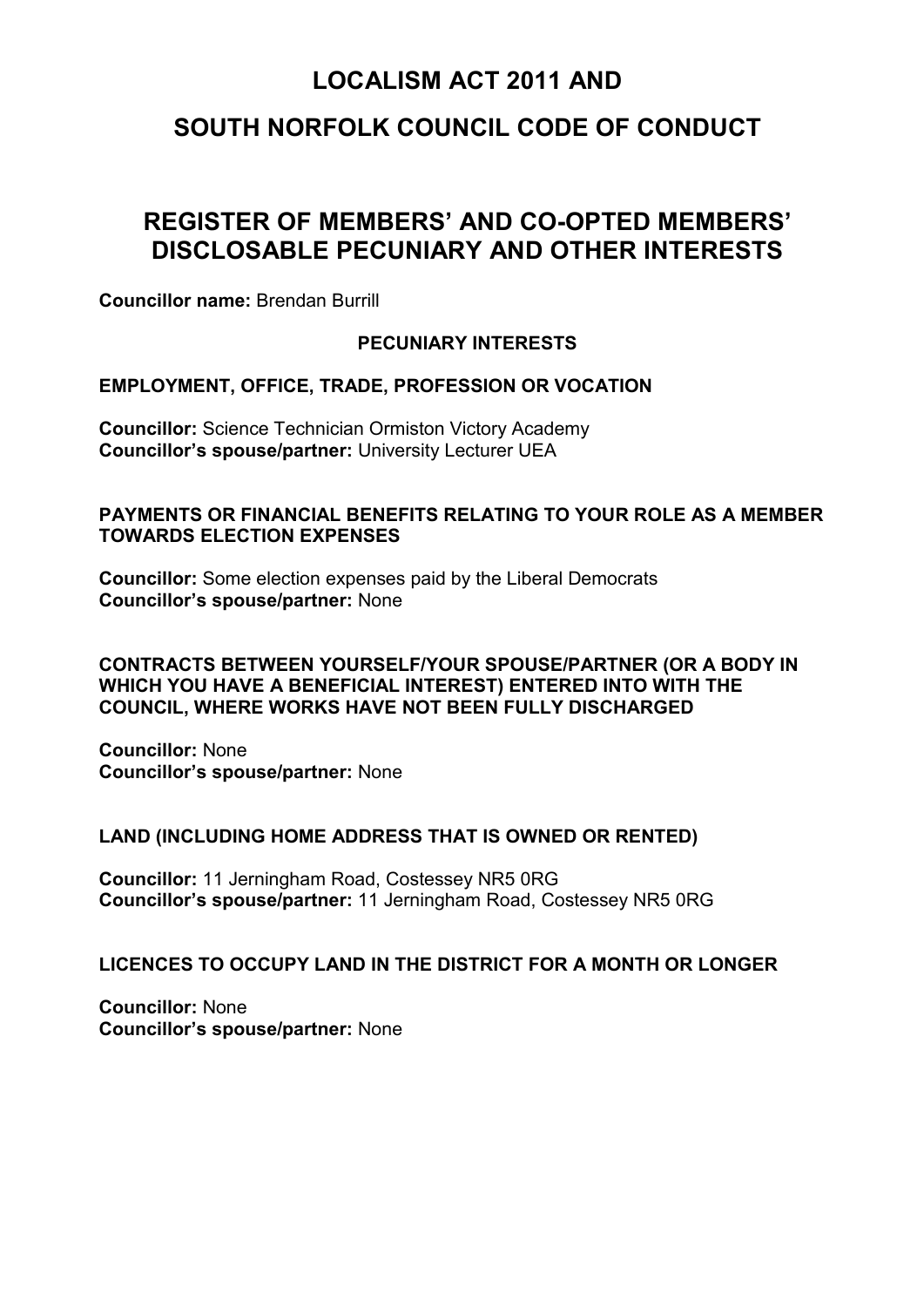**Councillor:** None **Councillor's spouse/partner:** None

**ANY BENEFICIAL INTEREST IN SECURITIES WHERE THE BODY HAS A PLACE OF BUSINESS OR LAND IN THE AREA OF THE AUTHORITY, AND EITHER:**

- **a THE TOTAL NOMINAL VALUE OF THE SECURITIES EXCEEDS £25,000 OR ONE HUNDREDTH OF THE TOTAL ISSUED SHARE CAPITAL OF THAT BODY; OR**
- **b IF THE SHARE CAPITAL OF THAT BODY IS OF MORE THAN ONE CLASS, THE TOTAL NOMINAL VALUE OF THE SHARES OF ANY ONE CLASS IN WHICH YOU HAVE A BENEFICIAL INTEREST EXCEEDS ONE HUNDREDTH OF THE TOTAL ISSUED SHARE CAPITAL OF THAT CLASS.**

**Councillor:** None **Councillor's spouse/partner:** None

**OTHER INTERESTS –** these constitute any other interests that you may have which impact upon your role within the Council

- Member of the Liberal Democrats
- Member of the Association for Science Education

**Date received by Monitoring Officer:** 

**Amendments: Date notified:**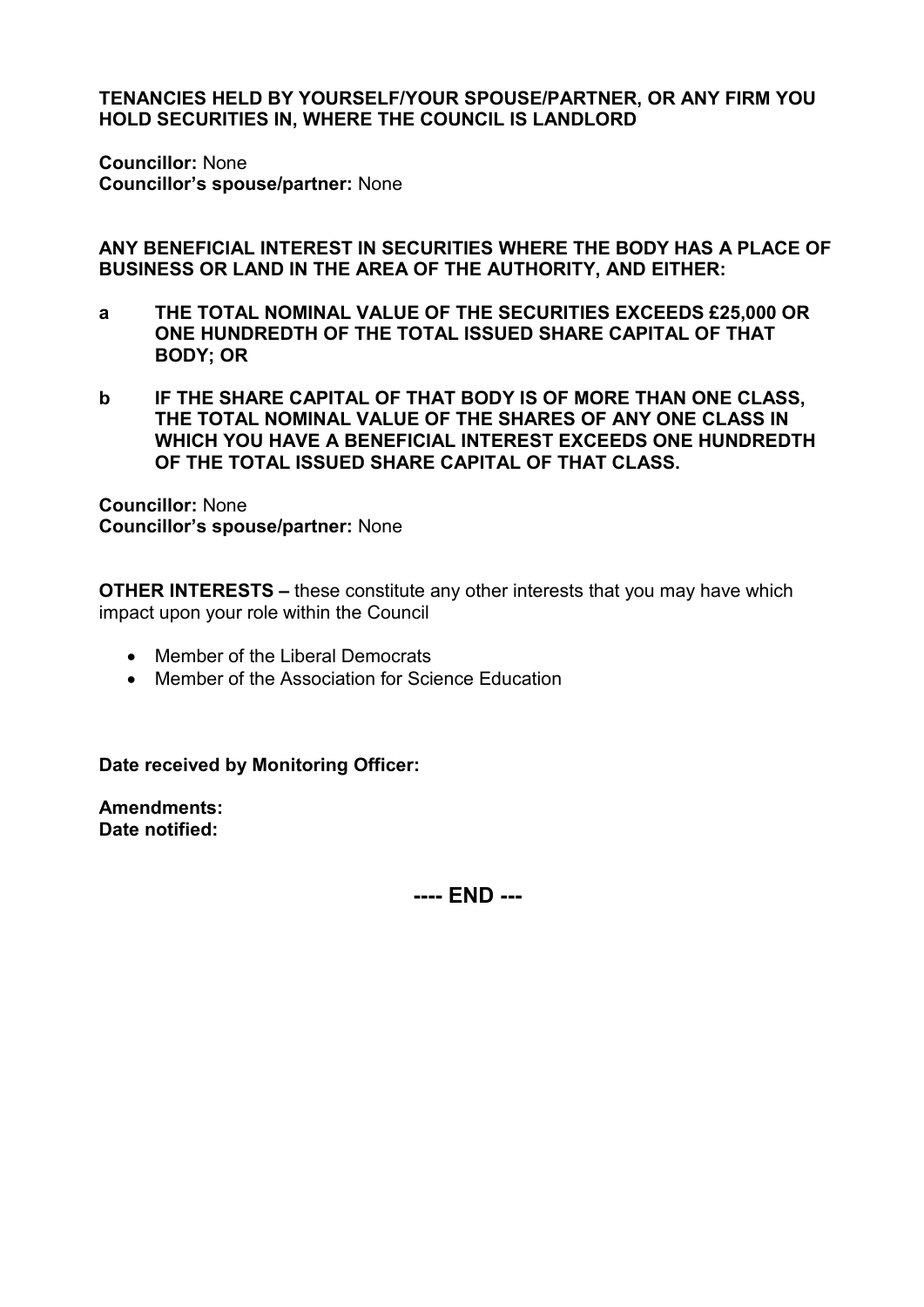### **SOUTH NORFOLK COUNCIL CODE OF CONDUCT**

# **REGISTER OF MEMBERS' AND CO-OPTED MEMBERS' DISCLOSABLE PECUNIARY AND OTHER INTERESTS**

**Councillor name:** Katherine Helen O'Leary Deane

#### **PECUNIARY INTERESTS**

#### **EMPLOYMENT, OFFICE, TRADE, PROFESSION OR VOCATION**

**Councillor:** Senior Lecturer in School of Health Sciences UEA Grant co-applicant National Institute of Health Research, Equality Offices for UEA branch University and College Union, Access Consultant Norfolk & Suffolk NHS Foundation Trust and Access Consultant Winchester Science Centre and Planetarium **Councillor's spouse/partner:** Science Technician Ormiston Victory Academy

#### **PAYMENTS OR FINANCIAL BENEFITS RELATING TO YOUR ROLE AS A MEMBER TOWARDS ELECTION EXPENSES**

**Councillor:** Contribution of Costessey Liberal Democrats towards election expenses £150 **Councillor's spouse/partner:** None

#### **CONTRACTS BETWEEN YOURSELF/YOUR SPOUSE/PARTNER (OR A BODY IN WHICH YOU HAVE A BENEFICIAL INTEREST) ENTERED INTO WITH THE COUNCIL, WHERE WORKS HAVE NOT BEEN FULLY DISCHARGED**

**Councillor:** None **Councillor's spouse/partner:** None

#### **LAND (INCLUDING HOME ADDRESS THAT IS OWNED OR RENTED)**

**Councillor:** 11 Jerningham Road NR5 0RG **Councillor's spouse/partner:** 11 Jerningham Road, NR5 0RG

#### **LICENCES TO OCCUPY LAND IN THE DISTRICT FOR A MONTH OR LONGER**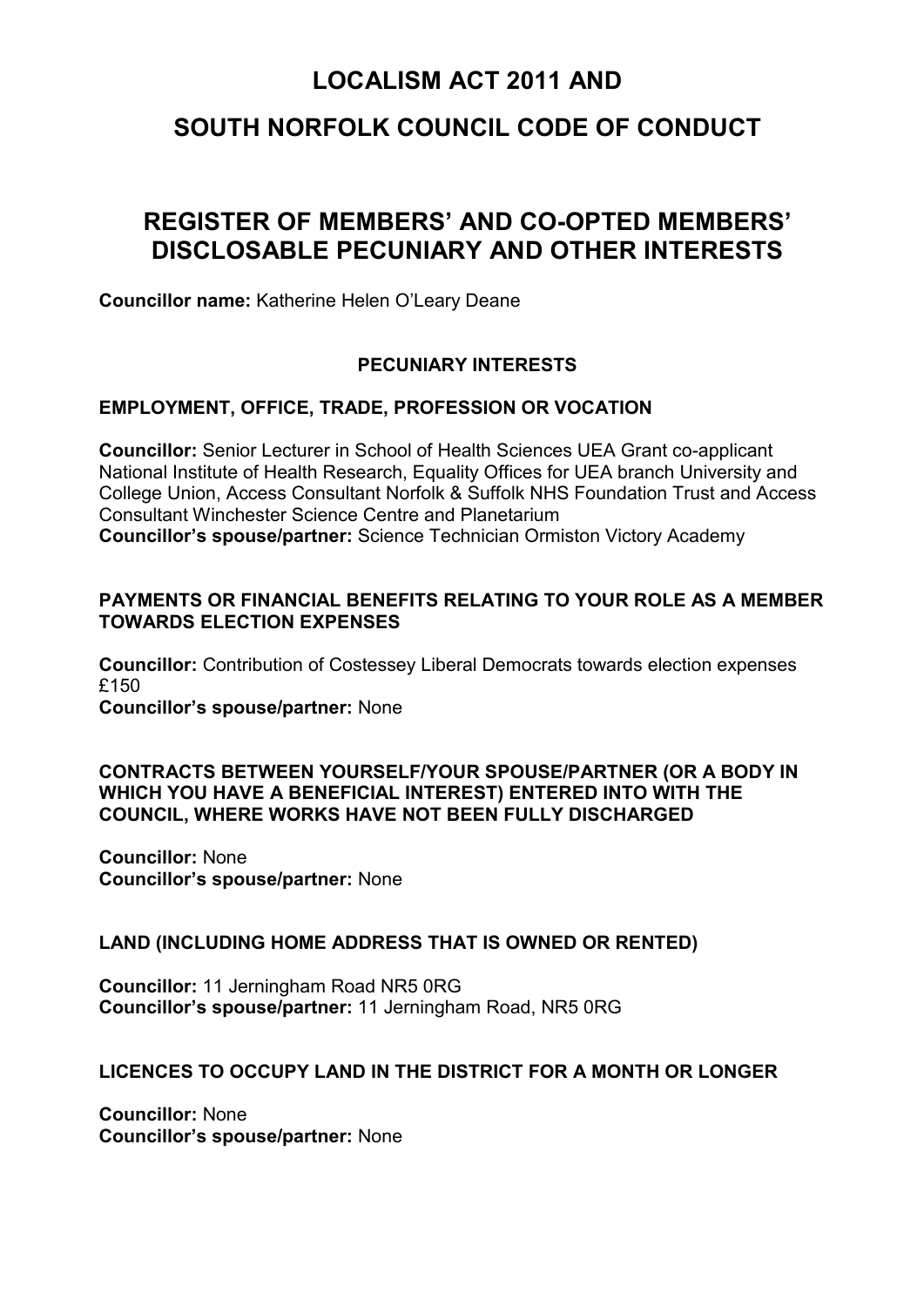**Councillor:** None **Councillor's spouse/partner:** None

**ANY BENEFICIAL INTEREST IN SECURITIES WHERE THE BODY HAS A PLACE OF BUSINESS OR LAND IN THE AREA OF THE AUTHORITY, AND EITHER:**

- **a THE TOTAL NOMINAL VALUE OF THE SECURITIES EXCEEDS £25,000 OR ONE HUNDREDTH OF THE TOTAL ISSUED SHARE CAPITAL OF THAT BODY; OR**
- **b IF THE SHARE CAPITAL OF THAT BODY IS OF MORE THAN ONE CLASS, THE TOTAL NOMINAL VALUE OF THE SHARES OF ANY ONE CLASS IN WHICH YOU HAVE A BENEFICIAL INTEREST EXCEEDS ONE HUNDREDTH OF THE TOTAL ISSUED SHARE CAPITAL OF THAT CLASS.**

**Councillor:** None **Councillor's spouse/partner:** None

**OTHER INTERESTS –** these constitute any other interests that you may have which impact upon your role within the Council

- Member of Liberal Democrats
- Member of Women's Equality Pay
- Member of University and College Union
- Trustee to The Garage Norwich

**Date received by Monitoring Officer:** 

**Amendments: Date notified:**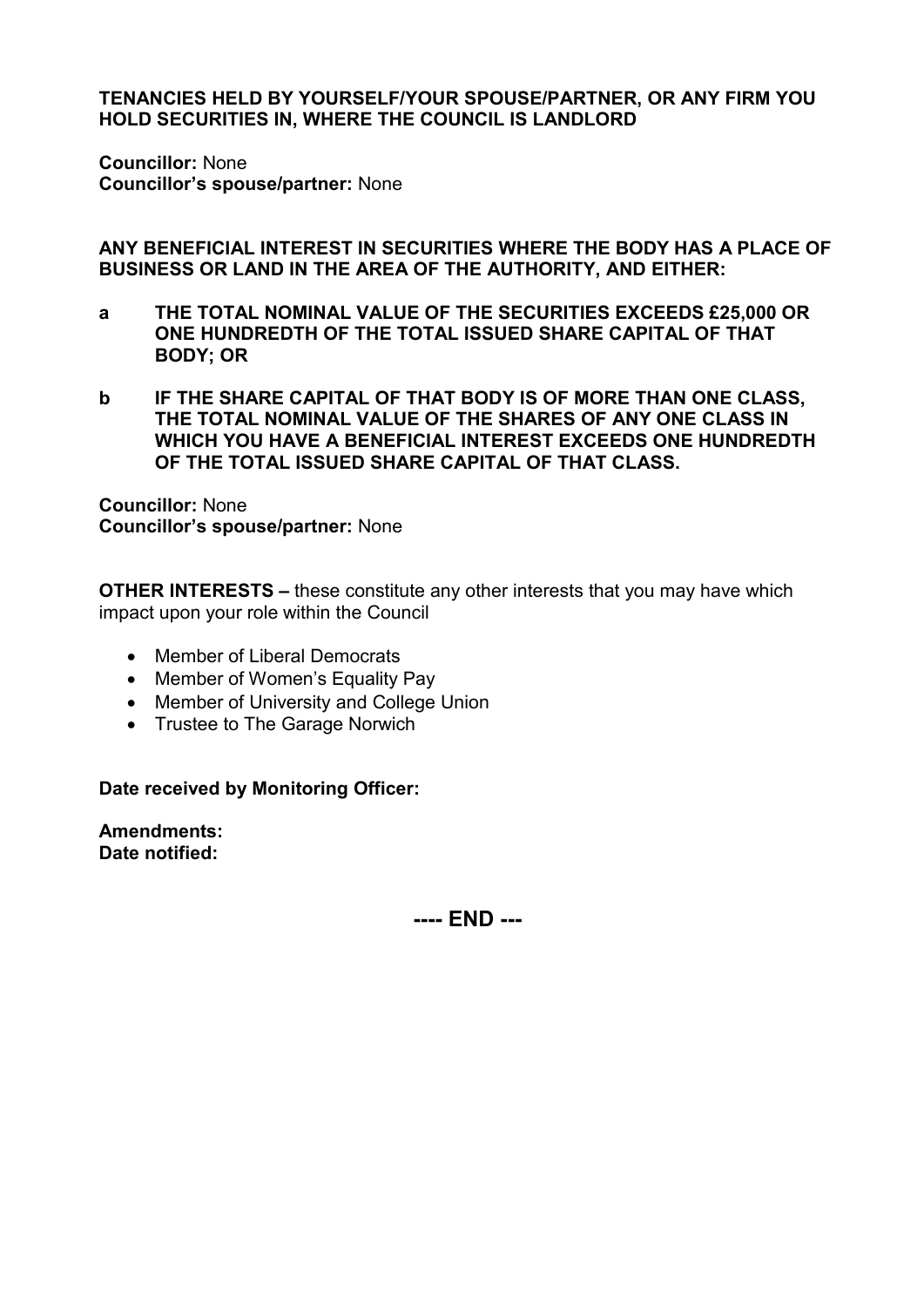### **SOUTH NORFOLK COUNCIL CODE OF CONDUCT**

# **REGISTER OF MEMBERS' AND CO-OPTED MEMBERS' DISCLOSABLE PECUNIARY AND OTHER INTERESTS**

**Councillor name:** Glenys Dole

#### **PECUNIARY INTERESTS**

**EMPLOYMENT, OFFICE, TRADE, PROFESSION OR VOCATION**

**Councillor:** None **Councillor's spouse/partner:** None

#### **PAYMENTS OR FINANCIAL BENEFITS RELATING TO YOUR ROLE AS A MEMBER TOWARDS ELECTION EXPENSES**

**Councillor:** None **Councillor's spouse/partner:** None

#### **CONTRACTS BETWEEN YOURSELF/YOUR SPOUSE/PARTNER (OR A BODY IN WHICH YOU HAVE A BENEFICIAL INTEREST) ENTERED INTO WITH THE COUNCIL, WHERE WORKS HAVE NOT BEEN FULLY DISCHARGED**

**Councillor:** None **Councillor's spouse/partner:** None

#### **LAND (INCLUDING HOME ADDRESS THAT IS OWNED OR RENTED)**

**Councillor:** Carrs Hill House, Folgate Lane NR8 5EF **Councillor's spouse/partner:** Carrs Hill House, Folgate Lane NR8 5EF

#### **LICENCES TO OCCUPY LAND IN THE DISTRICT FOR A MONTH OR LONGER**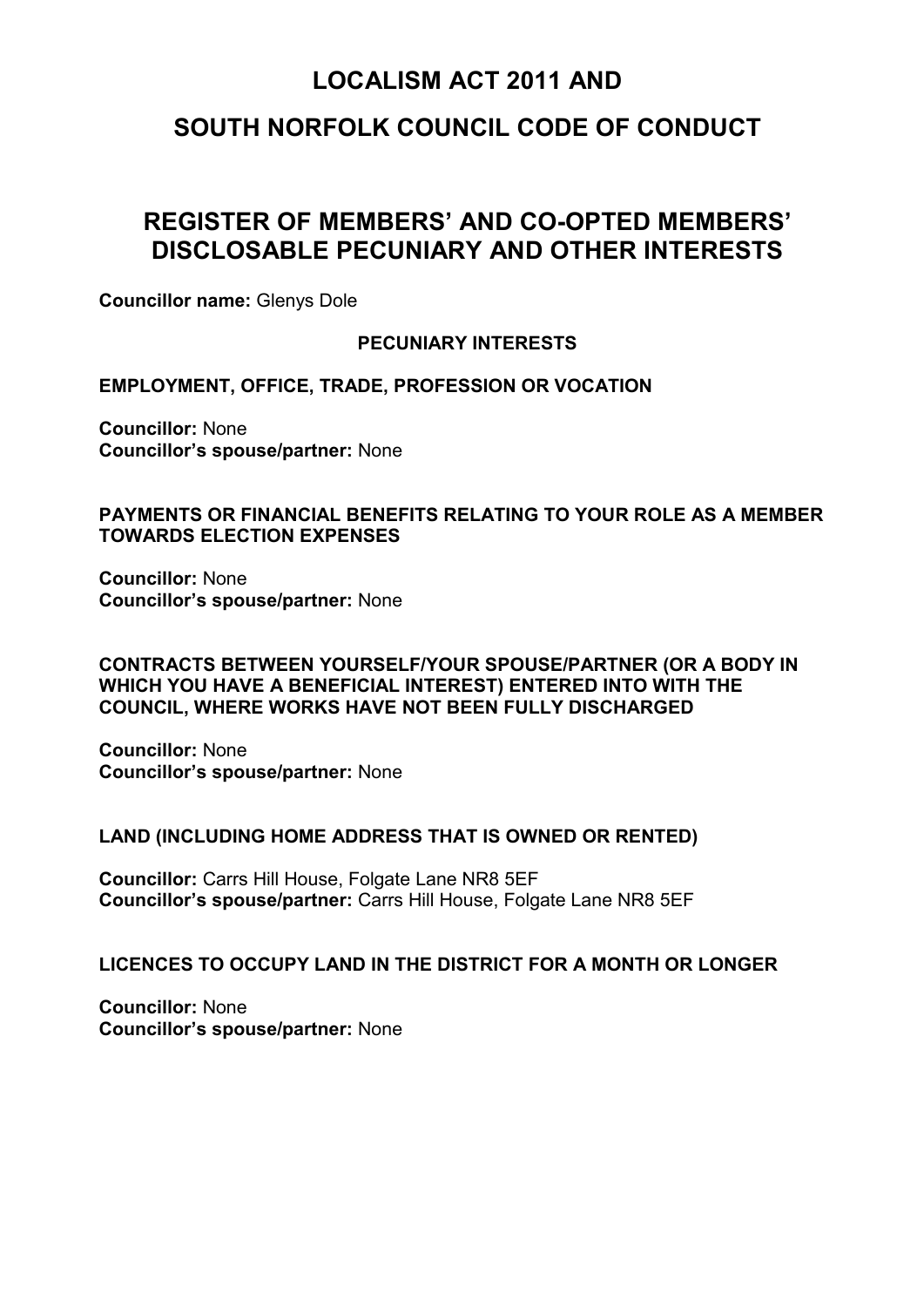**Councillor:** None **Councillor's spouse/partner:** None

**ANY BENEFICIAL INTEREST IN SECURITIES WHERE THE BODY HAS A PLACE OF BUSINESS OR LAND IN THE AREA OF THE AUTHORITY, AND EITHER:**

- **a THE TOTAL NOMINAL VALUE OF THE SECURITIES EXCEEDS £25,000 OR ONE HUNDREDTH OF THE TOTAL ISSUED SHARE CAPITAL OF THAT BODY; OR**
- **b IF THE SHARE CAPITAL OF THAT BODY IS OF MORE THAN ONE CLASS, THE TOTAL NOMINAL VALUE OF THE SHARES OF ANY ONE CLASS IN WHICH YOU HAVE A BENEFICIAL INTEREST EXCEEDS ONE HUNDREDTH OF THE TOTAL ISSUED SHARE CAPITAL OF THAT CLASS.**

**Councillor:** None **Councillor's spouse/partner:** None

**OTHER INTERESTS –** these constitute any other interests that you may have which impact upon your role within the Council

• Spouse RHS Wisley

**Date received by Monitoring Officer:** 

**Amendments: Date notified:**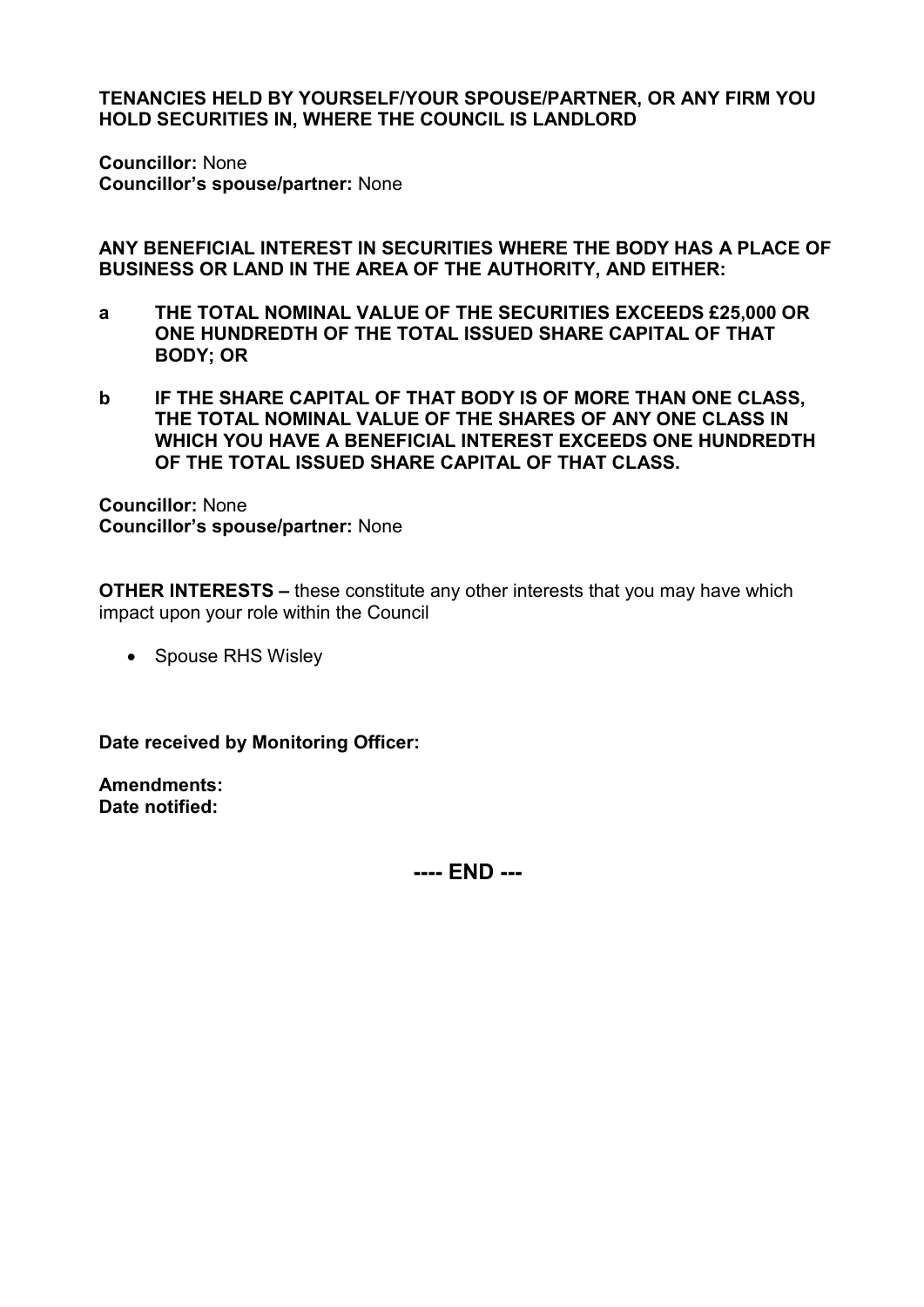### **SOUTH NORFOLK COUNCIL CODE OF CONDUCT**

# **REGISTER OF MEMBERS' AND CO-OPTED MEMBERS' DISCLOSABLE PECUNIARY AND OTHER INTERESTS**

**Councillor name:** Tim East

#### **PECUNIARY INTERESTS**

#### **EMPLOYMENT, OFFICE, TRADE, PROFESSION OR VOCATION**

**Councillor:** Retired Head Teacher **Councillor's spouse/partner:** Retired Teacher

#### **PAYMENTS OR FINANCIAL BENEFITS RELATING TO YOUR ROLE AS A MEMBER TOWARDS ELECTION EXPENSES**

**Councillor:** Lib Dems **Councillor's spouse/partner:** None

#### **CONTRACTS BETWEEN YOURSELF/YOUR SPOUSE/PARTNER (OR A BODY IN WHICH YOU HAVE A BENEFICIAL INTEREST) ENTERED INTO WITH THE COUNCIL, WHERE WORKS HAVE NOT BEEN FULLY DISCHARGED**

**Councillor:** None **Councillor's spouse/partner:** None

#### **LAND (INCLUDING HOME ADDRESS THAT IS OWNED OR RENTED)**

**Councillor:** 7 St Walstans Close, Costessey NR5 0TW **Councillor's spouse/partner:** 7 St Walstans Close, Costessey NR5 0TW

#### **LICENCES TO OCCUPY LAND IN THE DISTRICT FOR A MONTH OR LONGER**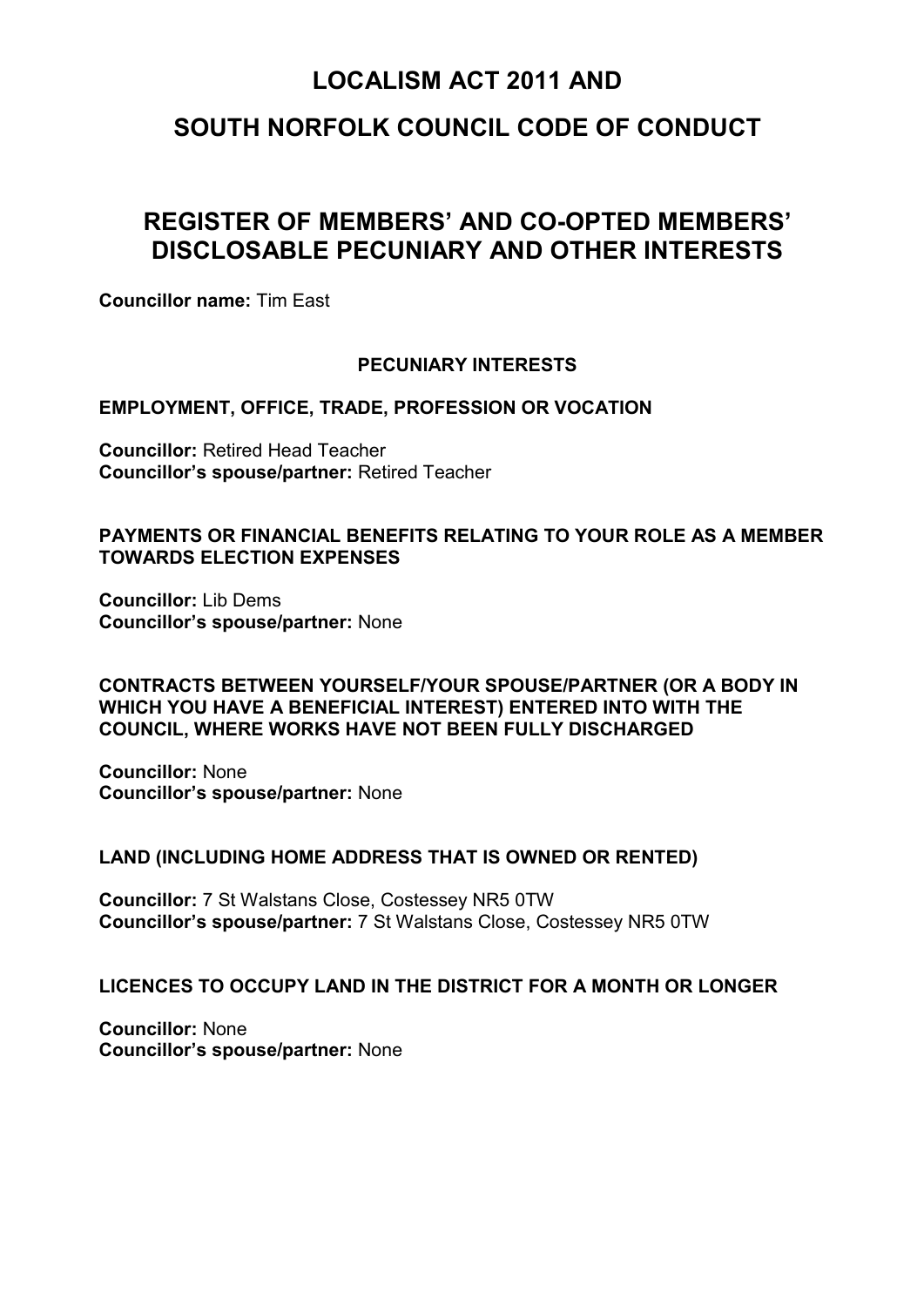**Councillor:** None **Councillor's spouse/partner:** None

**ANY BENEFICIAL INTEREST IN SECURITIES WHERE THE BODY HAS A PLACE OF BUSINESS OR LAND IN THE AREA OF THE AUTHORITY, AND EITHER:**

- **a THE TOTAL NOMINAL VALUE OF THE SECURITIES EXCEEDS £25,000 OR ONE HUNDREDTH OF THE TOTAL ISSUED SHARE CAPITAL OF THAT BODY; OR**
- **b IF THE SHARE CAPITAL OF THAT BODY IS OF MORE THAN ONE CLASS, THE TOTAL NOMINAL VALUE OF THE SHARES OF ANY ONE CLASS IN WHICH YOU HAVE A BENEFICIAL INTEREST EXCEEDS ONE HUNDREDTH OF THE TOTAL ISSUED SHARE CAPITAL OF THAT CLASS.**

**Councillor:** None **Councillor's spouse/partner:** None

**OTHER INTERESTS –** these constitute any other interests that you may have which impact upon your role within the Council

- Member of Lib Dems
- Member of Royal British Legion

**Date received by Monitoring Officer:** 

**Amendments: Date notified:**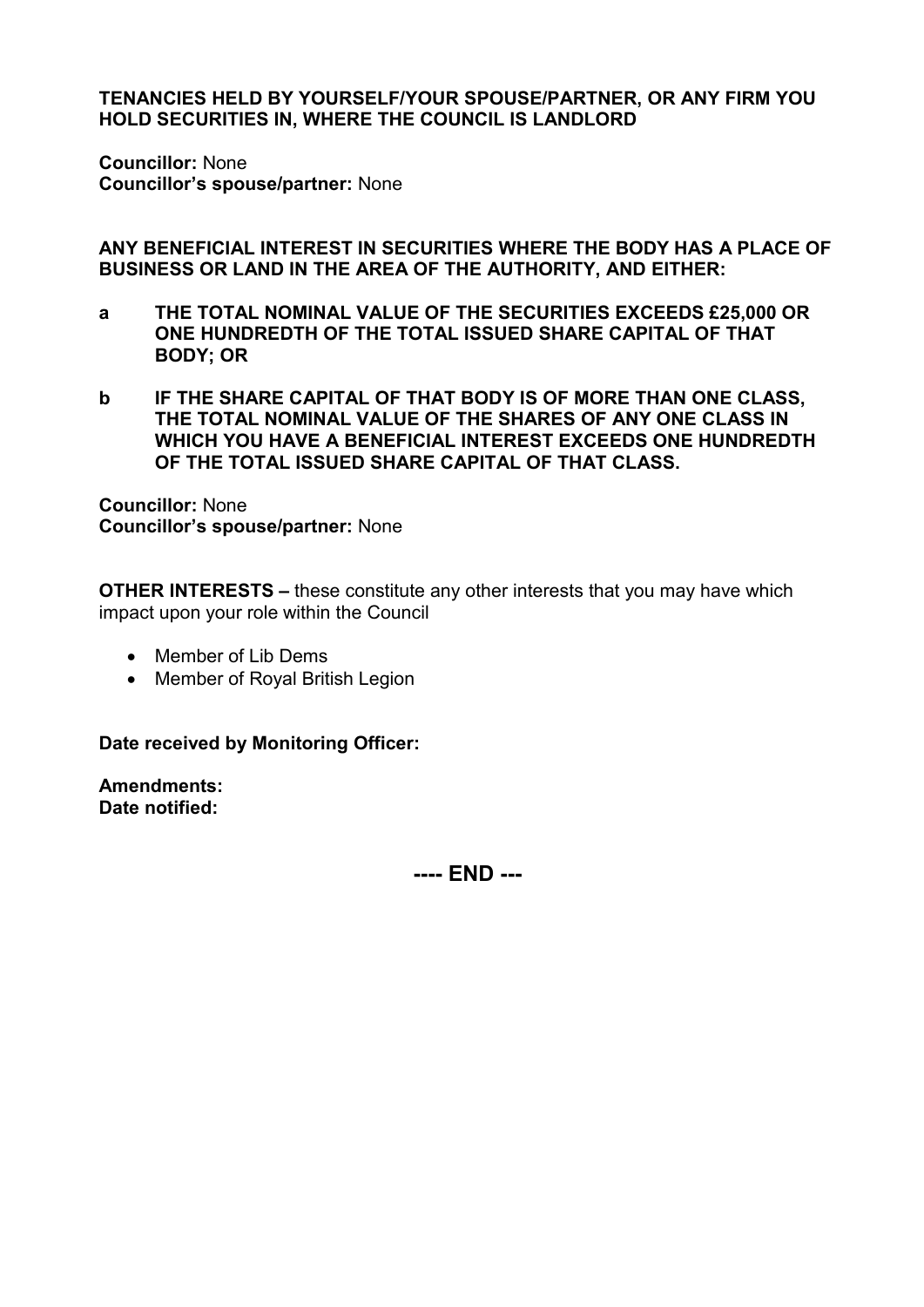### **SOUTH NORFOLK COUNCIL CODE OF CONDUCT**

# **REGISTER OF MEMBERS' AND CO-OPTED MEMBERS' DISCLOSABLE PECUNIARY AND OTHER INTERESTS**

**Councillor name:** Louise Mary Gibbs-Kneller

#### **PECUNIARY INTERESTS**

#### **EMPLOYMENT, OFFICE, TRADE, PROFESSION OR VOCATION**

**Councillor:** Chartered Legal Executive and Probate Officer Fosters Solicitors **Councillor's spouse/partner:** Lecturer in Law UEA

#### **PAYMENTS OR FINANCIAL BENEFITS RELATING TO YOUR ROLE AS A MEMBER TOWARDS ELECTION EXPENSES**

**Councillor:** None **Councillor's spouse/partner:** None

#### **CONTRACTS BETWEEN YOURSELF/YOUR SPOUSE/PARTNER (OR A BODY IN WHICH YOU HAVE A BENEFICIAL INTEREST) ENTERED INTO WITH THE COUNCIL, WHERE WORKS HAVE NOT BEEN FULLY DISCHARGED**

**Councillor:** None **Councillor's spouse/partner:** None

#### **LAND (INCLUDING HOME ADDRESS THAT IS OWNED OR RENTED)**

**Councillor:** 58 Redpoll Road, Costessey NR8 5FZ **Councillor's spouse/partner:** 58 Redpoll Road, Costessey NR8 5FZ

#### **LICENCES TO OCCUPY LAND IN THE DISTRICT FOR A MONTH OR LONGER**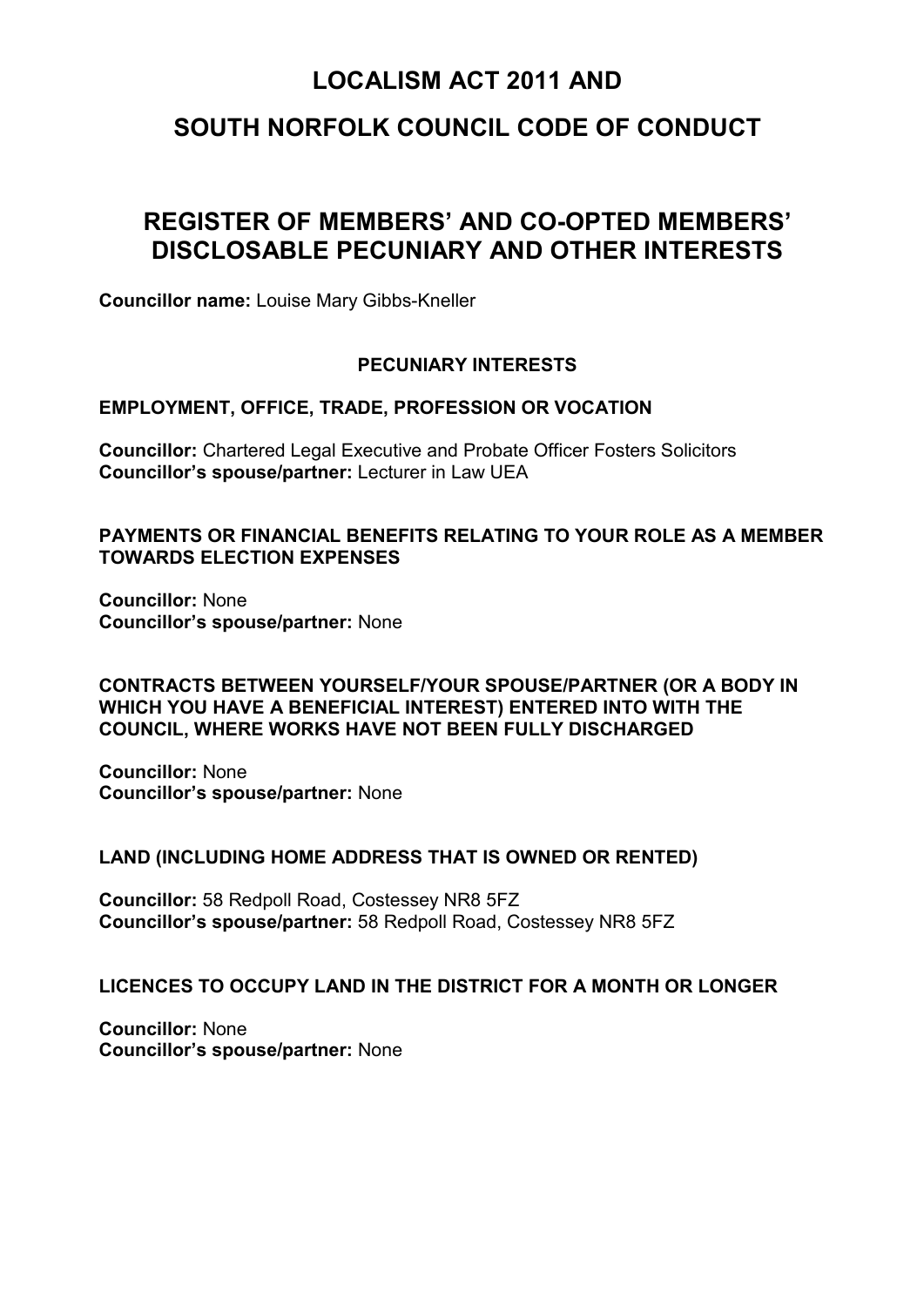**Councillor:** None **Councillor's spouse/partner:** None

**ANY BENEFICIAL INTEREST IN SECURITIES WHERE THE BODY HAS A PLACE OF BUSINESS OR LAND IN THE AREA OF THE AUTHORITY, AND EITHER:**

- **a THE TOTAL NOMINAL VALUE OF THE SECURITIES EXCEEDS £25,000 OR ONE HUNDREDTH OF THE TOTAL ISSUED SHARE CAPITAL OF THAT BODY; OR**
- **b IF THE SHARE CAPITAL OF THAT BODY IS OF MORE THAN ONE CLASS, THE TOTAL NOMINAL VALUE OF THE SHARES OF ANY ONE CLASS IN WHICH YOU HAVE A BENEFICIAL INTEREST EXCEEDS ONE HUNDREDTH OF THE TOTAL ISSUED SHARE CAPITAL OF THAT CLASS.**

**Councillor:** None **Councillor's spouse/partner:** None

**OTHER INTERESTS –** these constitute any other interests that you may have which impact upon your role within the Council

• None

**Date received by Monitoring Officer:** 

**Amendments: Date notified:**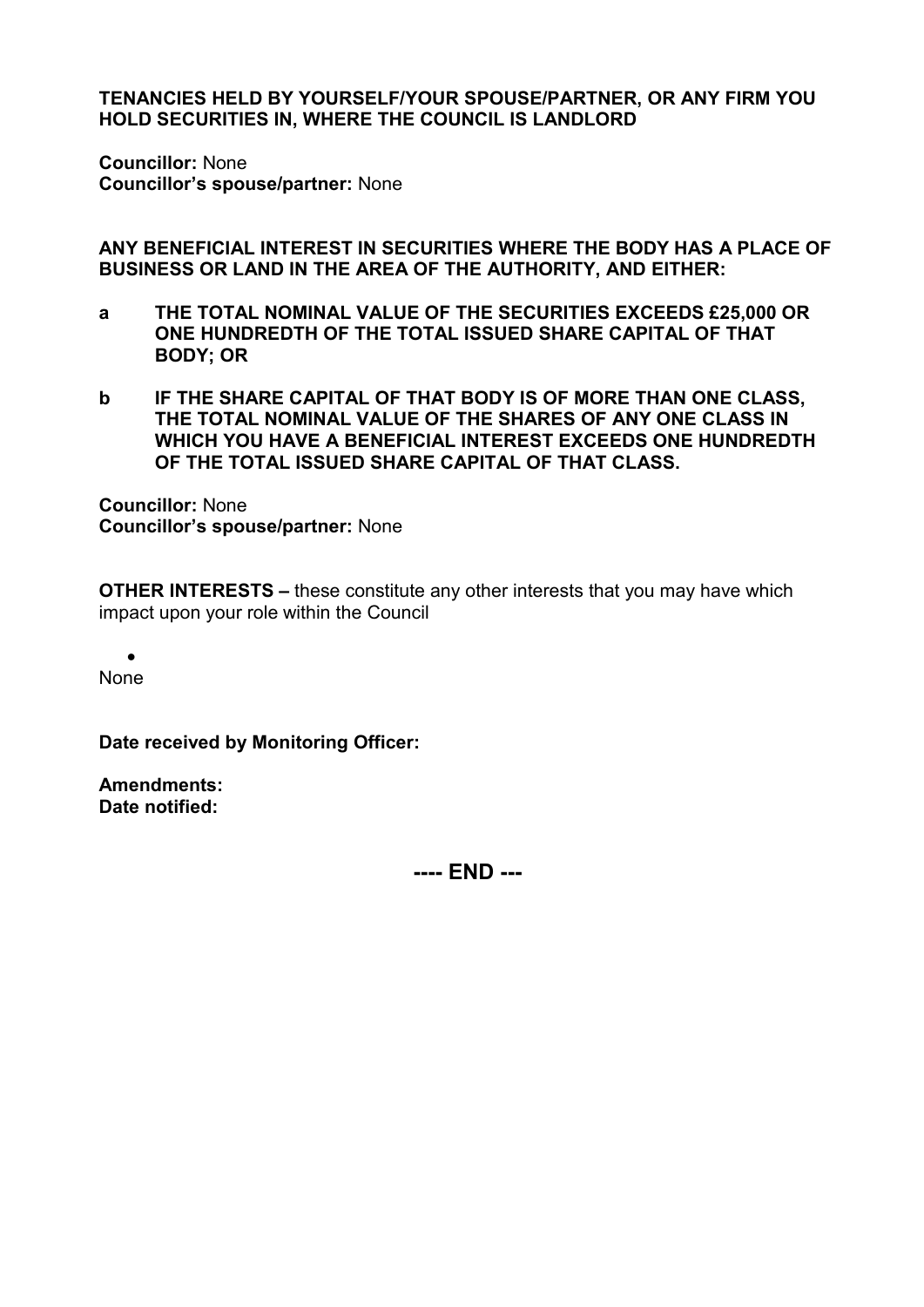# **SOUTH NORFOLK COUNCIL CODE OF CONDUCT**

# **REGISTER OF MEMBERS' AND CO-OPTED MEMBERS' DISCLOSABLE PECUNIARY AND OTHER INTERESTS**

**Councillor name:** Elizabeth Lesley Glover (Libby)

#### **PECUNIARY INTERESTS**

#### **EMPLOYMENT, OFFICE, TRADE, PROFESSION OR VOCATION**

**Councillor:** Bowhill & Elliott 65 London Street Norwich and Ormiston Victory Academy Exams Dept **Councillor's spouse/partner:** None

#### **PAYMENTS OR FINANCIAL BENEFITS RELATING TO YOUR ROLE AS A MEMBER TOWARDS ELECTION EXPENSES**

**Councillor:** Lib Dem Member **Councillor's spouse/partner:** None

#### **CONTRACTS BETWEEN YOURSELF/YOUR SPOUSE/PARTNER (OR A BODY IN WHICH YOU HAVE A BENEFICIAL INTEREST) ENTERED INTO WITH THE COUNCIL, WHERE WORKS HAVE NOT BEEN FULLY DISCHARGED**

**Councillor:** None **Councillor's spouse/partner:** None

#### **LAND (INCLUDING HOME ADDRESS THAT IS OWNED OR RENTED)**

**Councillor:** 78 Middleton Crescent, Costessey NR5 0PX **Councillor's spouse/partner:** None

#### **LICENCES TO OCCUPY LAND IN THE DISTRICT FOR A MONTH OR LONGER**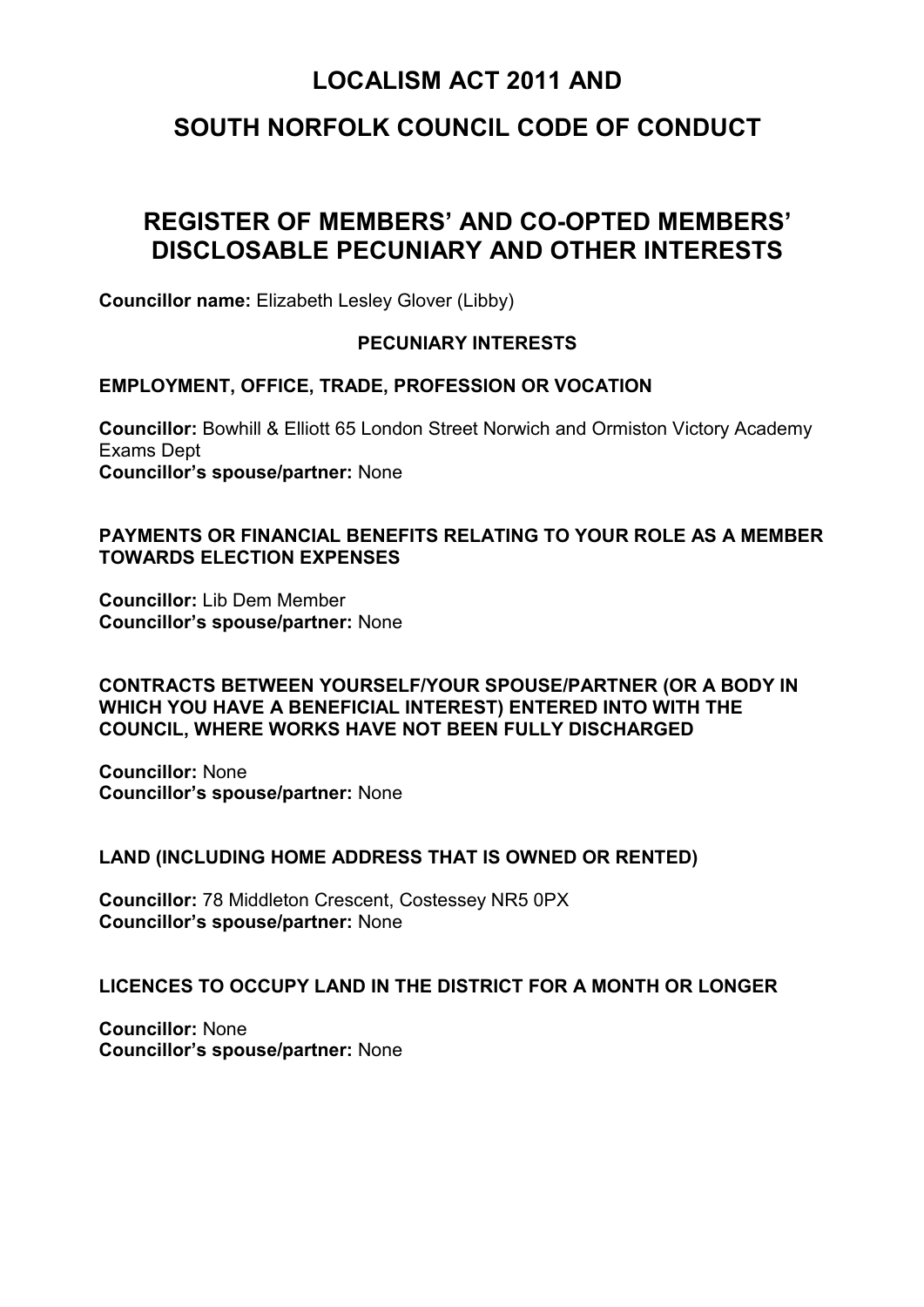**Councillor:** None **Councillor's spouse/partner:** None

**ANY BENEFICIAL INTEREST IN SECURITIES WHERE THE BODY HAS A PLACE OF BUSINESS OR LAND IN THE AREA OF THE AUTHORITY, AND EITHER:**

- **a THE TOTAL NOMINAL VALUE OF THE SECURITIES EXCEEDS £25,000 OR ONE HUNDREDTH OF THE TOTAL ISSUED SHARE CAPITAL OF THAT BODY; OR**
- **b IF THE SHARE CAPITAL OF THAT BODY IS OF MORE THAN ONE CLASS, THE TOTAL NOMINAL VALUE OF THE SHARES OF ANY ONE CLASS IN WHICH YOU HAVE A BENEFICIAL INTEREST EXCEEDS ONE HUNDREDTH OF THE TOTAL ISSUED SHARE CAPITAL OF THAT CLASS.**

**Councillor:** None **Councillor's spouse/partner:** None

**OTHER INTERESTS –** these constitute any other interests that you may have which impact upon your role within the Council

- Lib Dem Membership
- Church Warden Costessey

**Date received by Monitoring Officer:** 

**Amendments: Date notified:**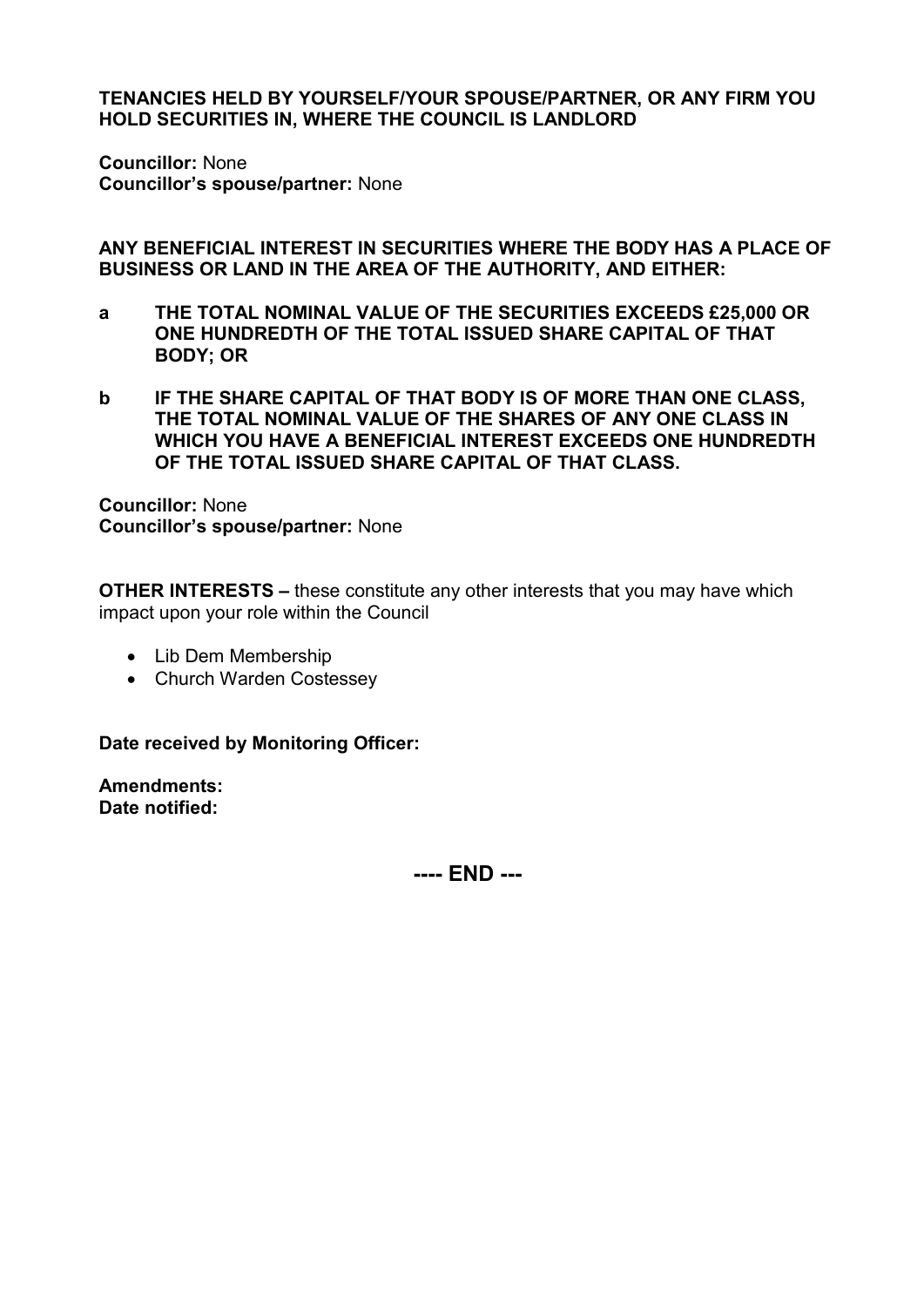### **SOUTH NORFOLK COUNCIL CODE OF CONDUCT**

# **REGISTER OF MEMBERS' AND CO-OPTED MEMBERS' DISCLOSABLE PECUNIARY AND OTHER INTERESTS**

**Councillor name:** Sheila Ann Hannant

#### **PECUNIARY INTERESTS**

**EMPLOYMENT, OFFICE, TRADE, PROFESSION OR VOCATION**

**Councillor:** Retired **Councillor's spouse/partner:** Retired

#### **PAYMENTS OR FINANCIAL BENEFITS RELATING TO YOUR ROLE AS A MEMBER TOWARDS ELECTION EXPENSES**

**Councillor:** None **Councillor's spouse/partner:** None

#### **CONTRACTS BETWEEN YOURSELF/YOUR SPOUSE/PARTNER (OR A BODY IN WHICH YOU HAVE A BENEFICIAL INTEREST) ENTERED INTO WITH THE COUNCIL, WHERE WORKS HAVE NOT BEEN FULLY DISCHARGED**

**Councillor:** None **Councillor's spouse/partner:** None

#### **LAND (INCLUDING HOME ADDRESS THAT IS OWNED OR RENTED)**

**Councillor:** 88 Longwater Lane and 86 Longwater Lane **Councillor's spouse/partner:** 88 Longwater Lane and 86 Longwater Lane

#### **LICENCES TO OCCUPY LAND IN THE DISTRICT FOR A MONTH OR LONGER**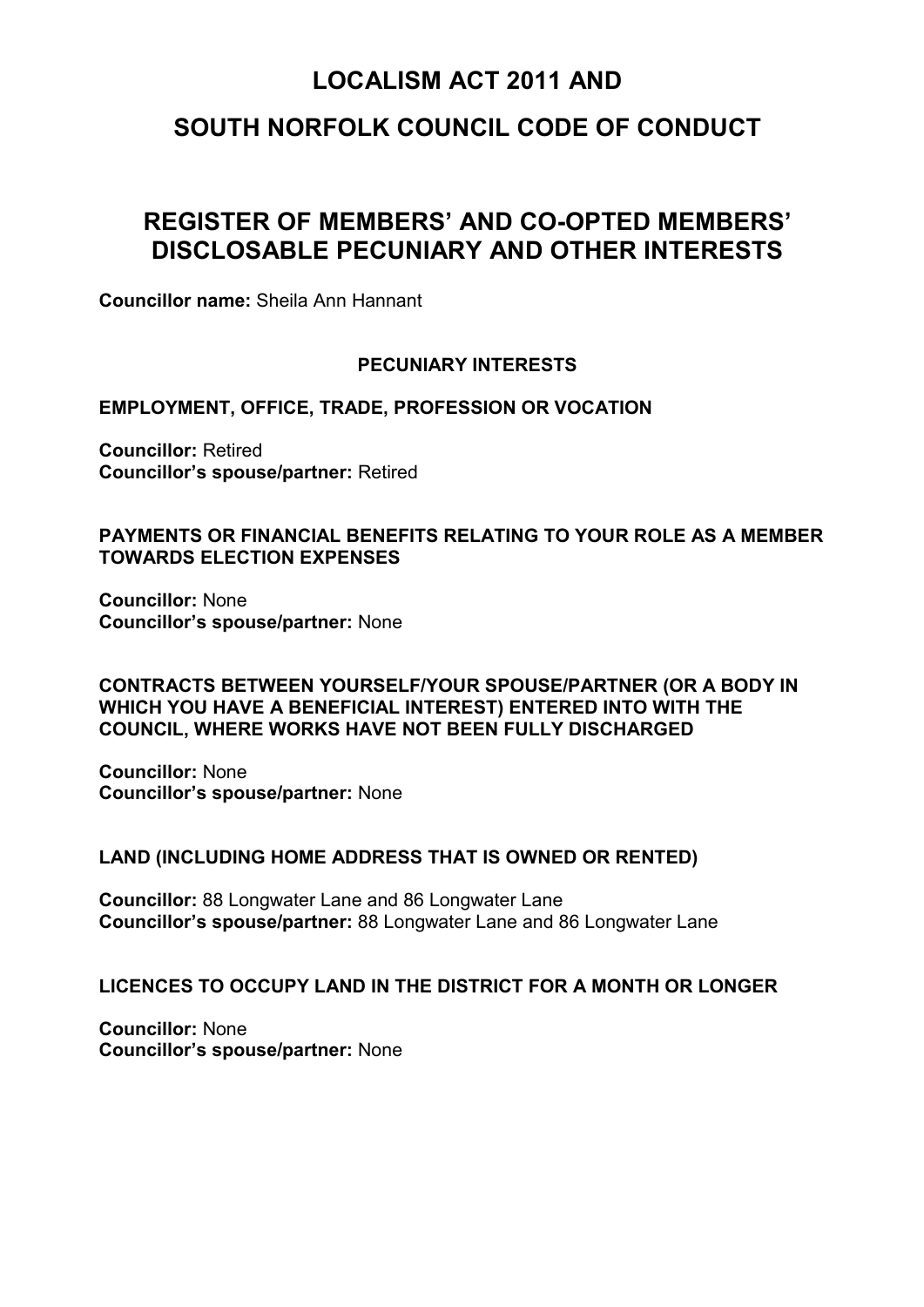**Councillor:** None **Councillor's spouse/partner:** None

**ANY BENEFICIAL INTEREST IN SECURITIES WHERE THE BODY HAS A PLACE OF BUSINESS OR LAND IN THE AREA OF THE AUTHORITY, AND EITHER:**

- **a THE TOTAL NOMINAL VALUE OF THE SECURITIES EXCEEDS £25,000 OR ONE HUNDREDTH OF THE TOTAL ISSUED SHARE CAPITAL OF THAT BODY; OR**
- **b IF THE SHARE CAPITAL OF THAT BODY IS OF MORE THAN ONE CLASS, THE TOTAL NOMINAL VALUE OF THE SHARES OF ANY ONE CLASS IN WHICH YOU HAVE A BENEFICIAL INTEREST EXCEEDS ONE HUNDREDTH OF THE TOTAL ISSUED SHARE CAPITAL OF THAT CLASS.**

**Councillor:** None **Councillor's spouse/partner:** None

**OTHER INTERESTS –** these constitute any other interests that you may have which impact upon your role within the Council

- Pension from Barclays Bank
- Spouse Pension from Norfolk County Council

**Date received by Monitoring Officer:** 

**Amendments: Date notified:**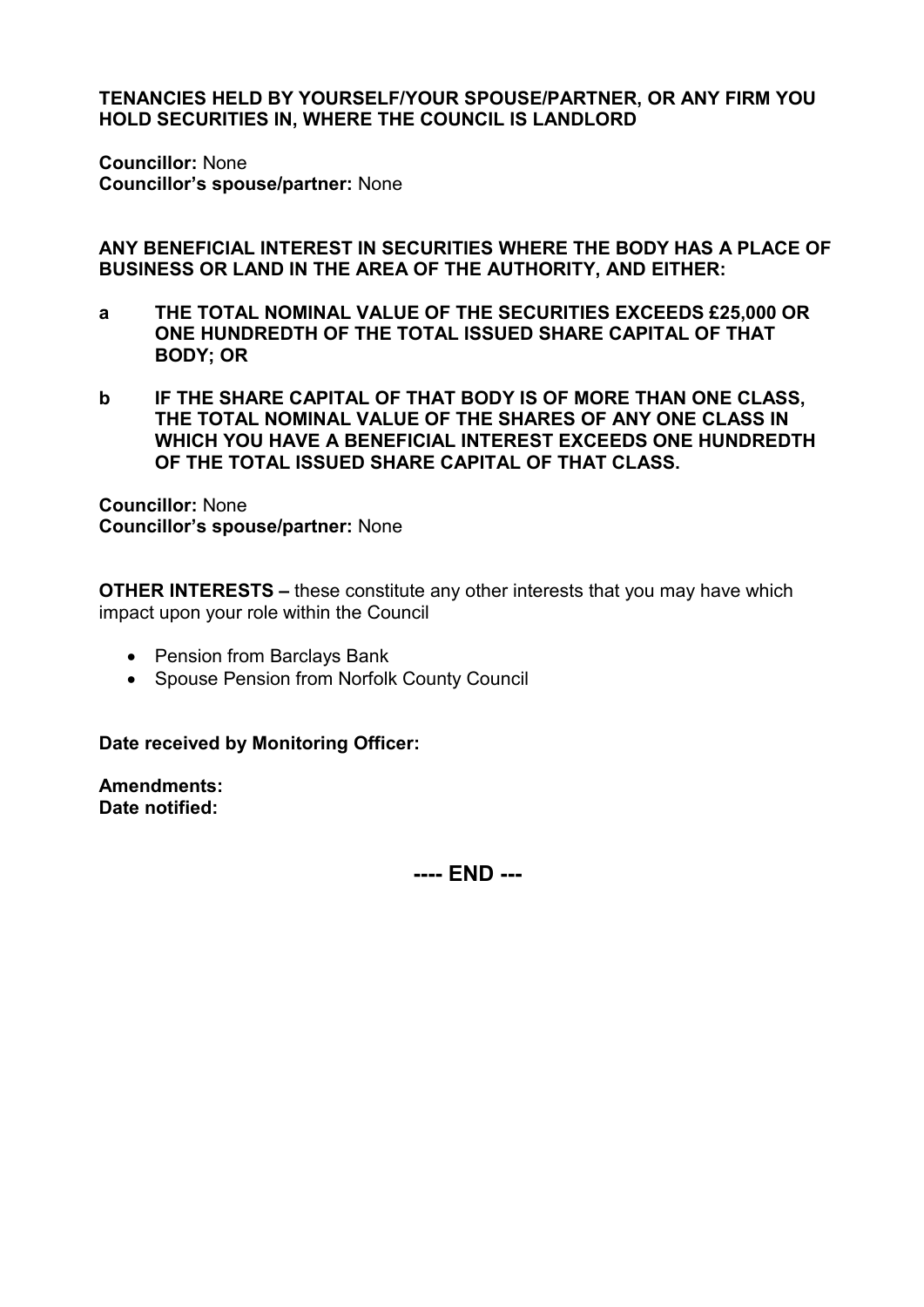### **SOUTH NORFOLK COUNCIL CODE OF CONDUCT**

# **REGISTER OF MEMBERS' AND CO-OPTED MEMBERS' DISCLOSABLE PECUNIARY AND OTHER INTERESTS**

**Councillor name:** Graham Jones

#### **PECUNIARY INTERESTS**

**EMPLOYMENT, OFFICE, TRADE, PROFESSION OR VOCATION**

**Councillor:** Retired **Councillor's spouse/partner:** Teacher

#### **PAYMENTS OR FINANCIAL BENEFITS RELATING TO YOUR ROLE AS A MEMBER TOWARDS ELECTION EXPENSES**

**Councillor:** Lib Dem **Councillor's spouse/partner:** None

#### **CONTRACTS BETWEEN YOURSELF/YOUR SPOUSE/PARTNER (OR A BODY IN WHICH YOU HAVE A BENEFICIAL INTEREST) ENTERED INTO WITH THE COUNCIL, WHERE WORKS HAVE NOT BEEN FULLY DISCHARGED**

**Councillor:** None **Councillor's spouse/partner:** None

#### **LAND (INCLUDING HOME ADDRESS THAT IS OWNED OR RENTED)**

**Councillor:** 457 Dereham Road NR5 0SQ Garden listed as 455 Dereham Road **Councillor's spouse/partner:** 457 Dereham Road, Costessey NR5 0SQ Garden listed as 455 Dereham Road

#### **LICENCES TO OCCUPY LAND IN THE DISTRICT FOR A MONTH OR LONGER**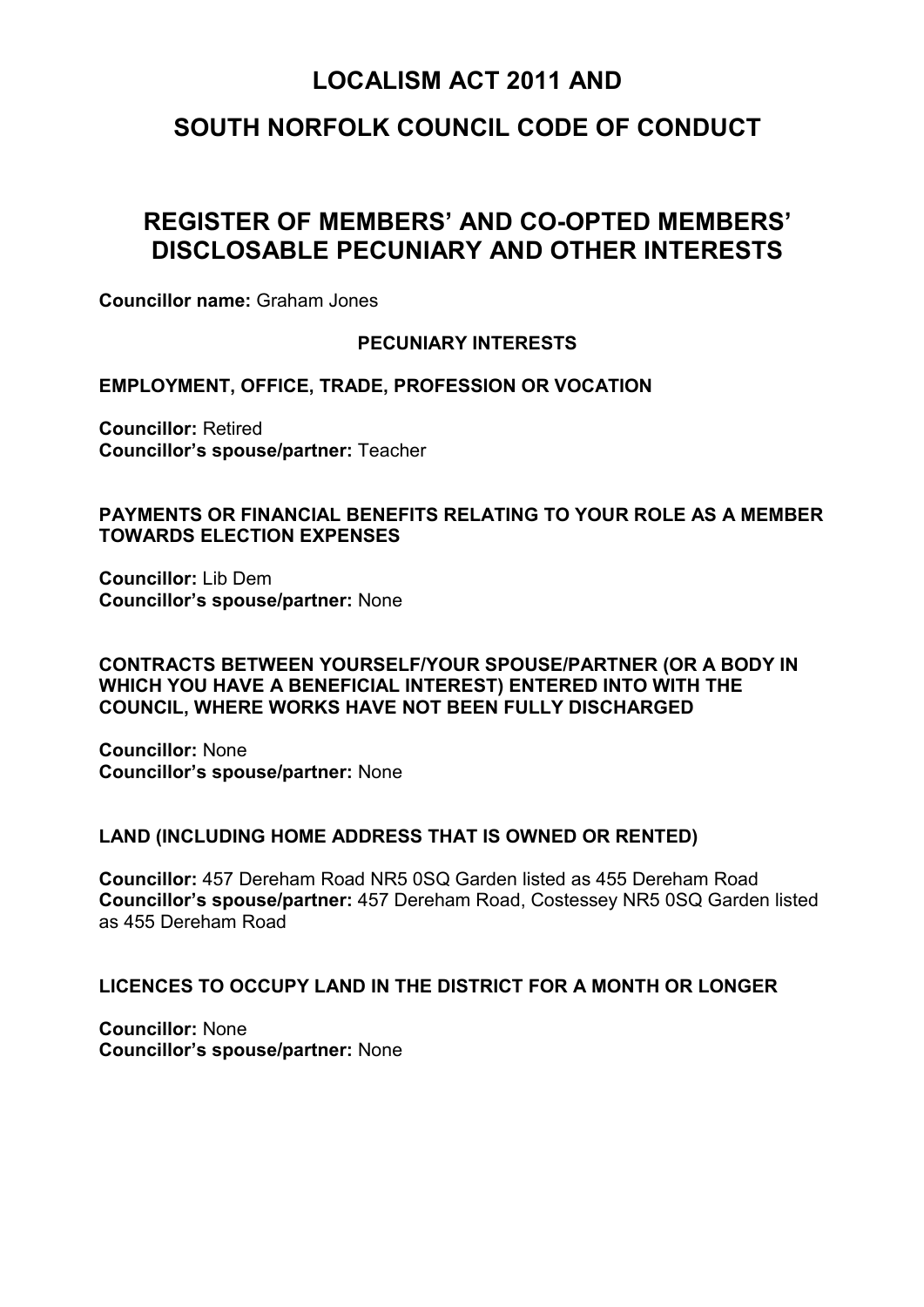**Councillor:** None **Councillor's spouse/partner:** None

**ANY BENEFICIAL INTEREST IN SECURITIES WHERE THE BODY HAS A PLACE OF BUSINESS OR LAND IN THE AREA OF THE AUTHORITY, AND EITHER:**

- **a THE TOTAL NOMINAL VALUE OF THE SECURITIES EXCEEDS £25,000 OR ONE HUNDREDTH OF THE TOTAL ISSUED SHARE CAPITAL OF THAT BODY; OR**
- **b IF THE SHARE CAPITAL OF THAT BODY IS OF MORE THAN ONE CLASS, THE TOTAL NOMINAL VALUE OF THE SHARES OF ANY ONE CLASS IN WHICH YOU HAVE A BENEFICIAL INTEREST EXCEEDS ONE HUNDREDTH OF THE TOTAL ISSUED SHARE CAPITAL OF THAT CLASS.**

**Councillor:** None **Councillor's spouse/partner:** None

**OTHER INTERESTS –** these constitute any other interests that you may have which impact upon your role within the Council

| Lib Dem Party                 | <b>Royal Norfolk Agricultural Society</b> |
|-------------------------------|-------------------------------------------|
| <b>Norfolk Wildlife Trust</b> | Pensthorpe                                |
| <b>English Heritage</b>       | <b>Garden Which</b>                       |
| <b>National Trust</b>         | Oxfam                                     |
| <b>RHS</b>                    | <b>EACH</b>                               |
| <b>Norfolk Museums</b>        | Save the Children                         |
| <b>RAC</b>                    |                                           |

**Date received by Monitoring Officer:** 

**Amendments: Date notified:** 

**---- END ---**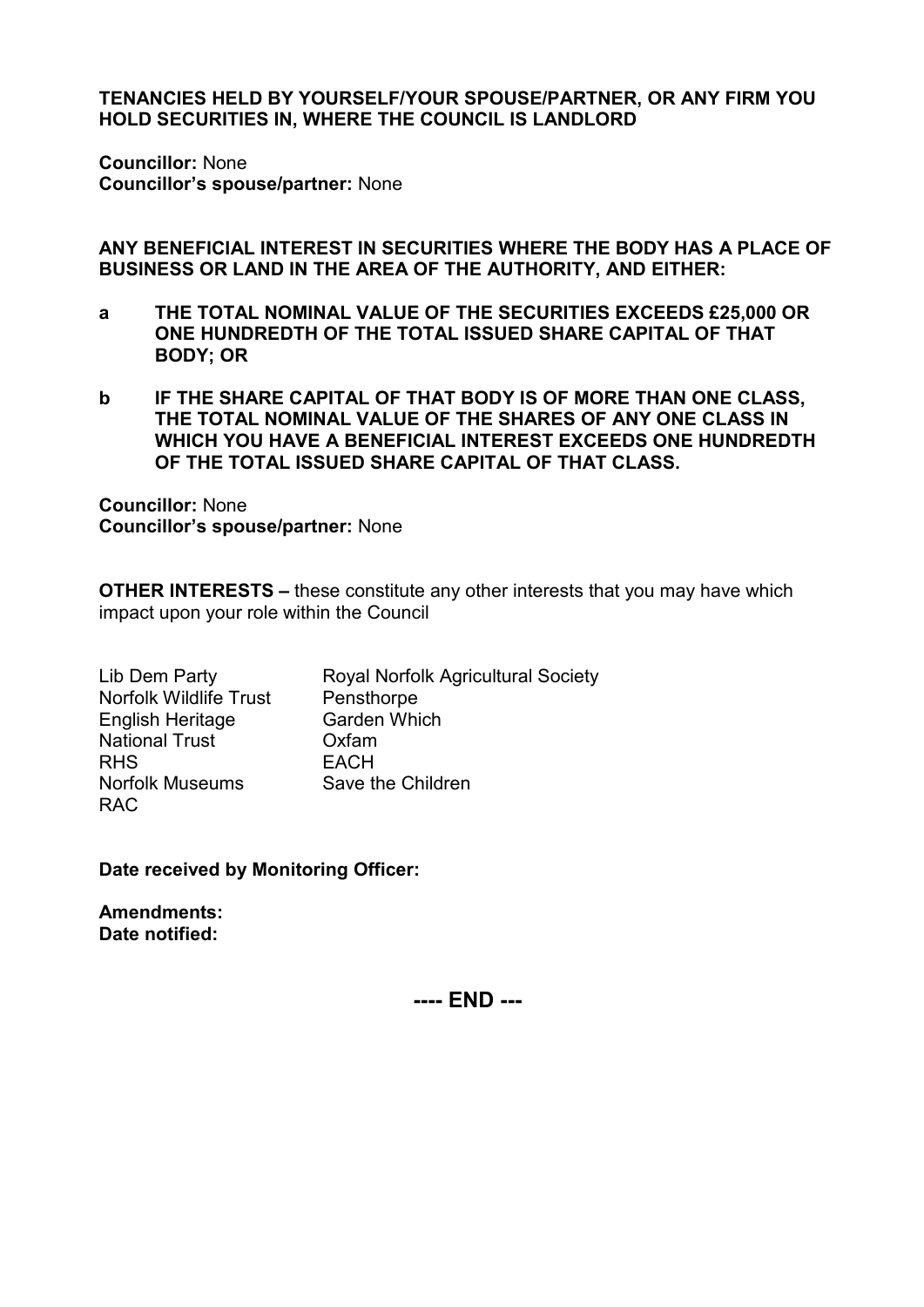### **SOUTH NORFOLK COUNCIL CODE OF CONDUCT**

# **REGISTER OF MEMBERS' AND CO-OPTED MEMBERS' DISCLOSABLE PECUNIARY AND OTHER INTERESTS**

**Councillor name:** Sheila Margaret Jones

#### **PECUNIARY INTERESTS**

#### **EMPLOYMENT, OFFICE, TRADE, PROFESSION OR VOCATION**

**Councillor:** Teacher Norfolk County Council **Councillor's spouse/partner:** Retired

#### **PAYMENTS OR FINANCIAL BENEFITS RELATING TO YOUR ROLE AS A MEMBER TOWARDS ELECTION EXPENSES**

**Councillor:** Lib Dem **Councillor's spouse/partner:** None

#### **CONTRACTS BETWEEN YOURSELF/YOUR SPOUSE/PARTNER (OR A BODY IN WHICH YOU HAVE A BENEFICIAL INTEREST) ENTERED INTO WITH THE COUNCIL, WHERE WORKS HAVE NOT BEEN FULLY DISCHARGED**

**Councillor:** None **Councillor's spouse/partner:** None

#### **LAND (INCLUDING HOME ADDRESS THAT IS OWNED OR RENTED)**

**Councillor:** 457 Dereham Road, Costessey NR5 0SQ Garden Listed as 455 Dereham Road **Councillor's spouse/partner:** 457 Dereham Road, Costessey NR5 0SQ Garden listed as 455 Dereham Road

#### **LICENCES TO OCCUPY LAND IN THE DISTRICT FOR A MONTH OR LONGER**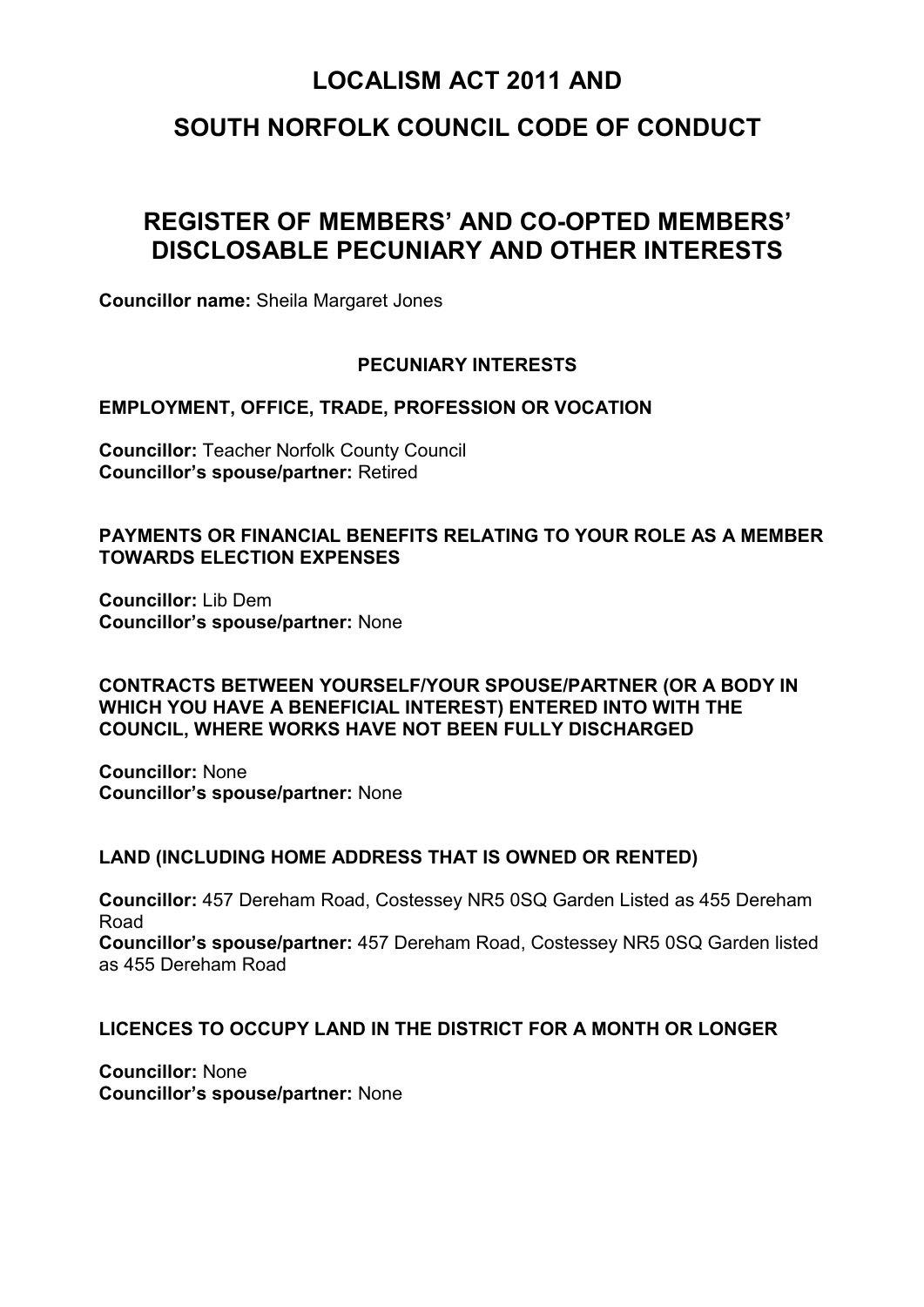**Councillor:** None **Councillor's spouse/partner:** None

**ANY BENEFICIAL INTEREST IN SECURITIES WHERE THE BODY HAS A PLACE OF BUSINESS OR LAND IN THE AREA OF THE AUTHORITY, AND EITHER:**

- **a THE TOTAL NOMINAL VALUE OF THE SECURITIES EXCEEDS £25,000 OR ONE HUNDREDTH OF THE TOTAL ISSUED SHARE CAPITAL OF THAT BODY; OR**
- **b IF THE SHARE CAPITAL OF THAT BODY IS OF MORE THAN ONE CLASS, THE TOTAL NOMINAL VALUE OF THE SHARES OF ANY ONE CLASS IN WHICH YOU HAVE A BENEFICIAL INTEREST EXCEEDS ONE HUNDREDTH OF THE TOTAL ISSUED SHARE CAPITAL OF THAT CLASS.**

**Councillor:** None **Councillor's spouse/partner:** None

**OTHER INTERESTS –** these constitute any other interests that you may have which impact upon your role within the Council

Lib Dems W.W.F. N.E.U. (Teachers Union) Action Aid R.N.A.A. Save The Children Which N.S.P.C.C.<br>R S P B National True N.W.T. (Norfolk Wildlife Trust) English Heritage YMCA RAC.

**National Trust** 

**Date received by Monitoring Officer:** 

**Amendments: Date notified:**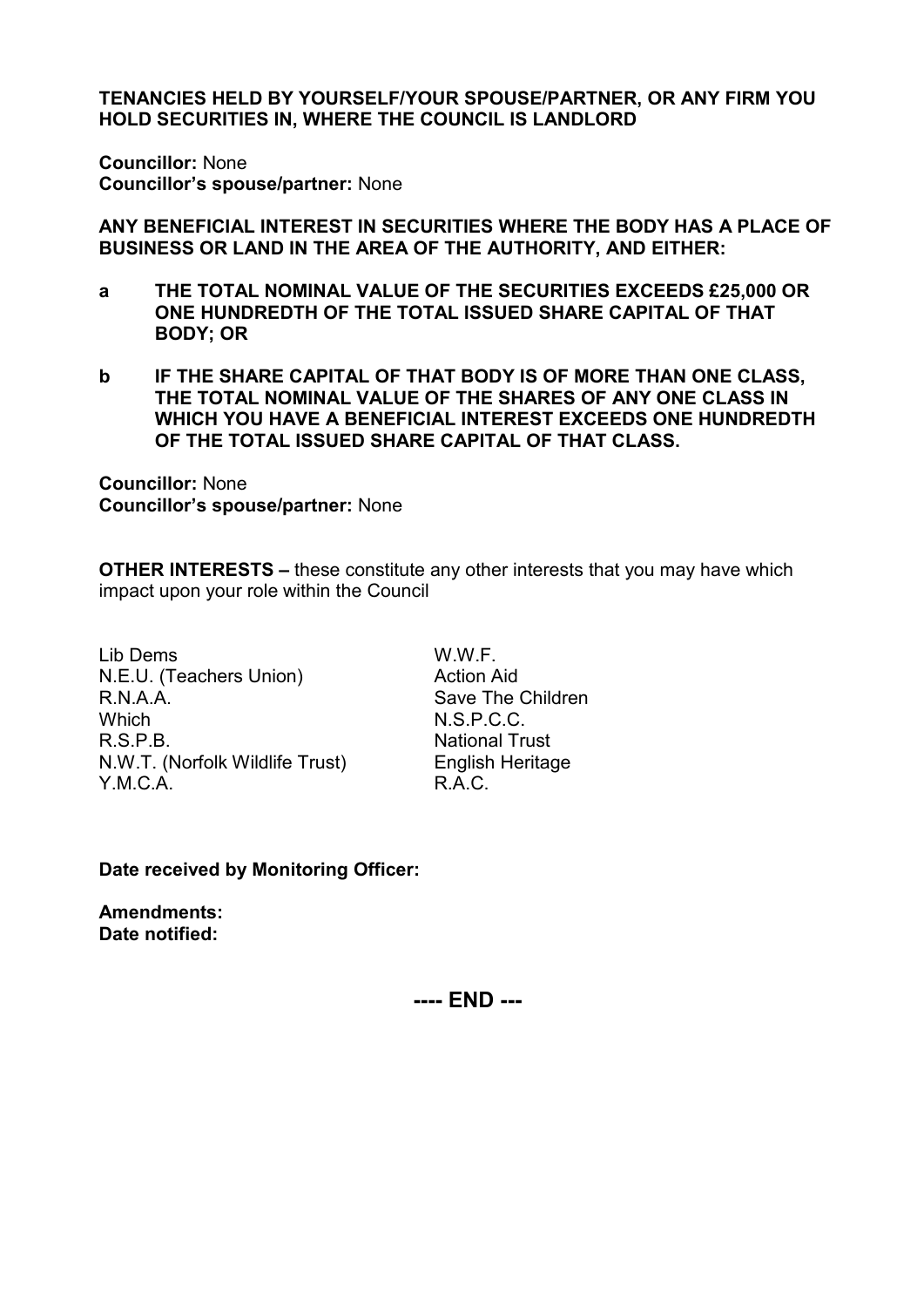# **SOUTH NORFOLK COUNCIL CODE OF CONDUCT**

# **REGISTER OF MEMBERS' AND CO-OPTED MEMBERS' DISCLOSABLE PECUNIARY AND OTHER INTERESTS**

**Councillor name:** Terence Graham Laidlaw

#### **PECUNIARY INTERESTS**

#### **EMPLOYMENT, OFFICE, TRADE, PROFESSION OR VOCATION**

**Councillor:** Retired **Councillor's spouse/partner:** Retired

#### **PAYMENTS OR FINANCIAL BENEFITS RELATING TO YOUR ROLE AS A MEMBER TOWARDS ELECTION EXPENSES**

**Councillor:** None **Councillor's spouse/partner:** None

**CONTRACTS BETWEEN YOURSELF/YOUR SPOUSE/PARTNER (OR A BODY IN WHICH YOU HAVE A BENEFICIAL INTEREST) ENTERED INTO WITH THE COUNCIL, WHERE WORKS HAVE NOT BEEN FULLY DISCHARGED**

**Councillor:** None **Councillor's spouse/partner:** None

#### **LAND (INCLUDING HOME ADDRESS THAT IS OWNED OR RENTED)**

**Councillor:** 3 Hill Top Drive, Old Costessey NR8 5DX **Councillor's spouse/partner:** 3 Hill Top Drive, Old Costessey NR8 5DX

#### **LICENCES TO OCCUPY LAND IN THE DISTRICT FOR A MONTH OR LONGER**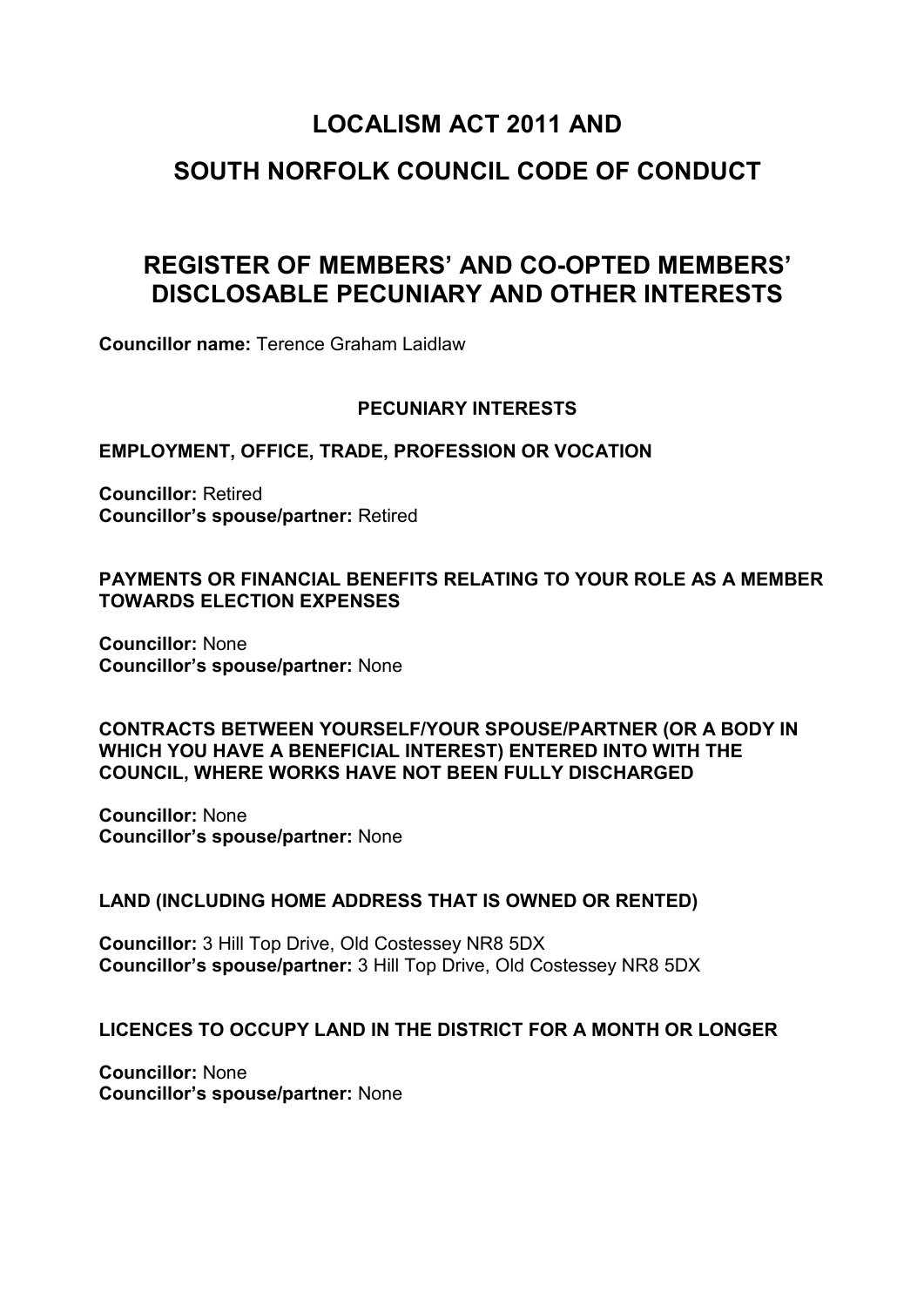**Councillor:** None **Councillor's spouse/partner:** None

**ANY BENEFICIAL INTEREST IN SECURITIES WHERE THE BODY HAS A PLACE OF BUSINESS OR LAND IN THE AREA OF THE AUTHORITY, AND EITHER:**

- **a THE TOTAL NOMINAL VALUE OF THE SECURITIES EXCEEDS £25,000 OR ONE HUNDREDTH OF THE TOTAL ISSUED SHARE CAPITAL OF THAT BODY; OR**
- **b IF THE SHARE CAPITAL OF THAT BODY IS OF MORE THAN ONE CLASS, THE TOTAL NOMINAL VALUE OF THE SHARES OF ANY ONE CLASS IN WHICH YOU HAVE A BENEFICIAL INTEREST EXCEEDS ONE HUNDREDTH OF THE TOTAL ISSUED SHARE CAPITAL OF THAT CLASS.**

**Councillor:** None **Councillor's spouse/partner:** None

**OTHER INTERESTS –** these constitute any other interests that you may have which impact upon your role within the Council

- Member of Liberal Democrat Party
- Member of Farmland Road Action Group
- Member of Vale Probus
- Member of Friends of The Tud Valley
- South Norfolk District Councillor

**Date received by Monitoring Officer:** 

**Amendments: Date notified:**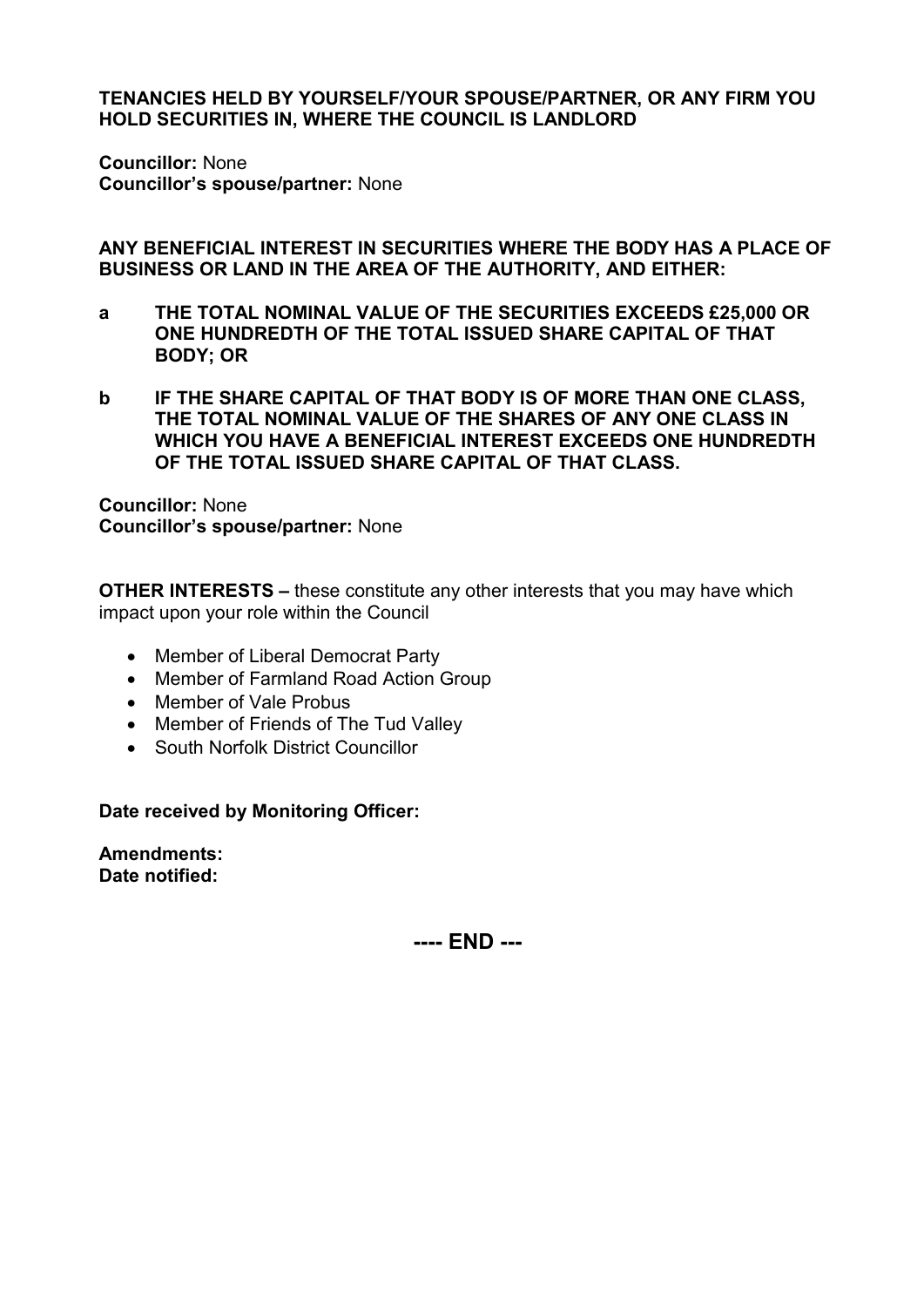### **SOUTH NORFOLK COUNCIL CODE OF CONDUCT**

# **REGISTER OF MEMBERS' AND CO-OPTED MEMBERS' DISCLOSABLE PECUNIARY AND OTHER INTERESTS**

**Councillor name:** Jennifer McCloskey

#### **PECUNIARY INTERESTS**

**EMPLOYMENT, OFFICE, TRADE, PROFESSION OR VOCATION**

**Councillor:** Retired **Councillor's spouse/partner:** Retired

#### **PAYMENTS OR FINANCIAL BENEFITS RELATING TO YOUR ROLE AS A MEMBER TOWARDS ELECTION EXPENSES**

**Councillor:** None **Councillor's spouse/partner:** None

#### **CONTRACTS BETWEEN YOURSELF/YOUR SPOUSE/PARTNER (OR A BODY IN WHICH YOU HAVE A BENEFICIAL INTEREST) ENTERED INTO WITH THE COUNCIL, WHERE WORKS HAVE NOT BEEN FULLY DISCHARGED**

**Councillor:** None **Councillor's spouse/partner:** None

#### **LAND (INCLUDING HOME ADDRESS THAT IS OWNED OR RENTED)**

**Councillor:** 111 Norwich Road, New Costessey NR5 0LF **Councillor's spouse/partner:** 111 Norwich Road, New Costessey NR5 0LF

#### **LICENCES TO OCCUPY LAND IN THE DISTRICT FOR A MONTH OR LONGER**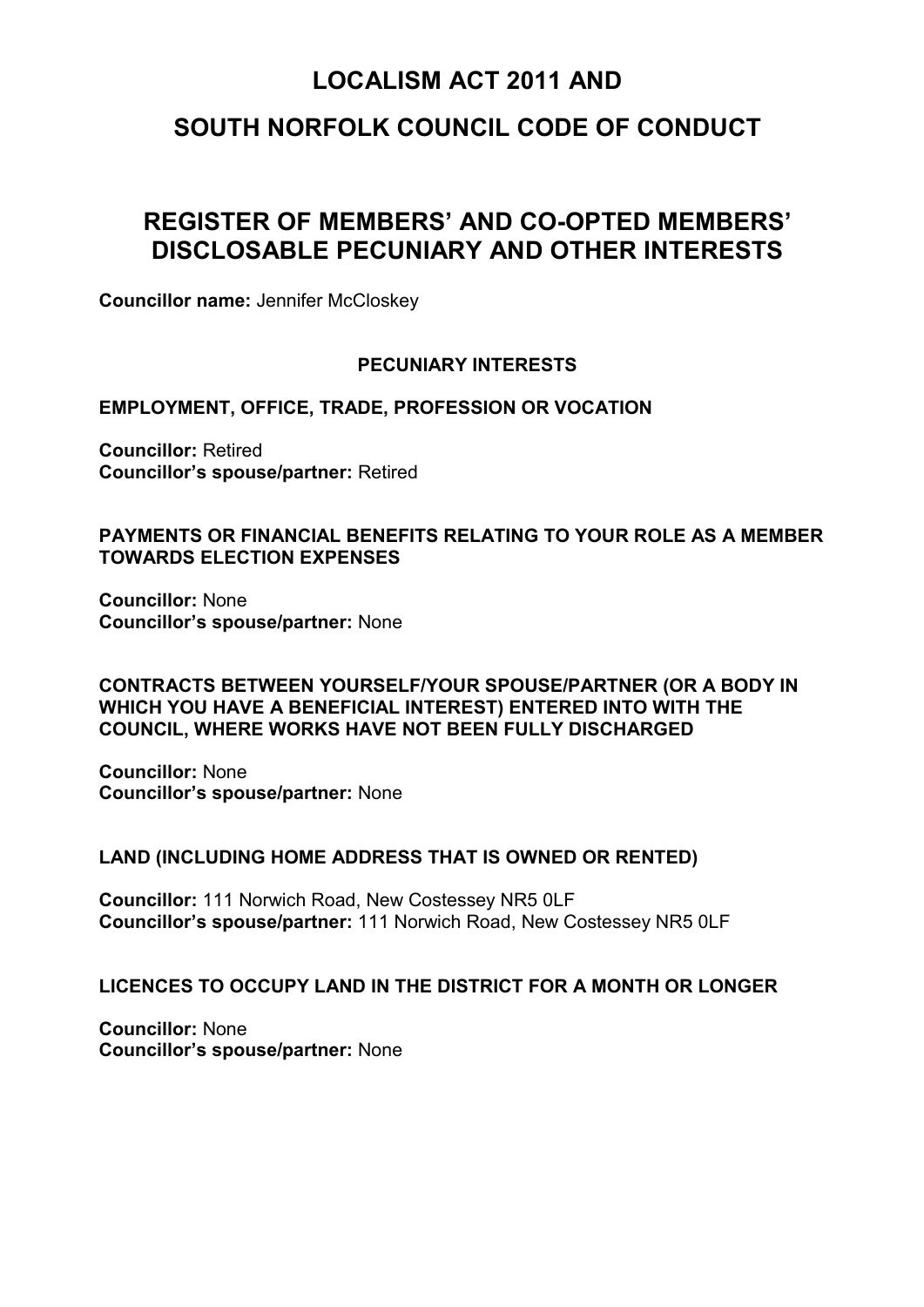**Councillor:** None **Councillor's spouse/partner:** None

**ANY BENEFICIAL INTEREST IN SECURITIES WHERE THE BODY HAS A PLACE OF BUSINESS OR LAND IN THE AREA OF THE AUTHORITY, AND EITHER:**

- **a THE TOTAL NOMINAL VALUE OF THE SECURITIES EXCEEDS £25,000 OR ONE HUNDREDTH OF THE TOTAL ISSUED SHARE CAPITAL OF THAT BODY; OR**
- **b IF THE SHARE CAPITAL OF THAT BODY IS OF MORE THAN ONE CLASS, THE TOTAL NOMINAL VALUE OF THE SHARES OF ANY ONE CLASS IN WHICH YOU HAVE A BENEFICIAL INTEREST EXCEEDS ONE HUNDREDTH OF THE TOTAL ISSUED SHARE CAPITAL OF THAT CLASS.**

**Councillor:** None **Councillor's spouse/partner:** None

**OTHER INTERESTS –** these constitute any other interests that you may have which impact upon your role within the Council

- Member of the Labour Party
- Organiser of University of the 3rd Age miscellany trips
- Medical Miscellany
- History Miscellany

**Date received by Monitoring Officer:** 

**Amendments: Date notified:**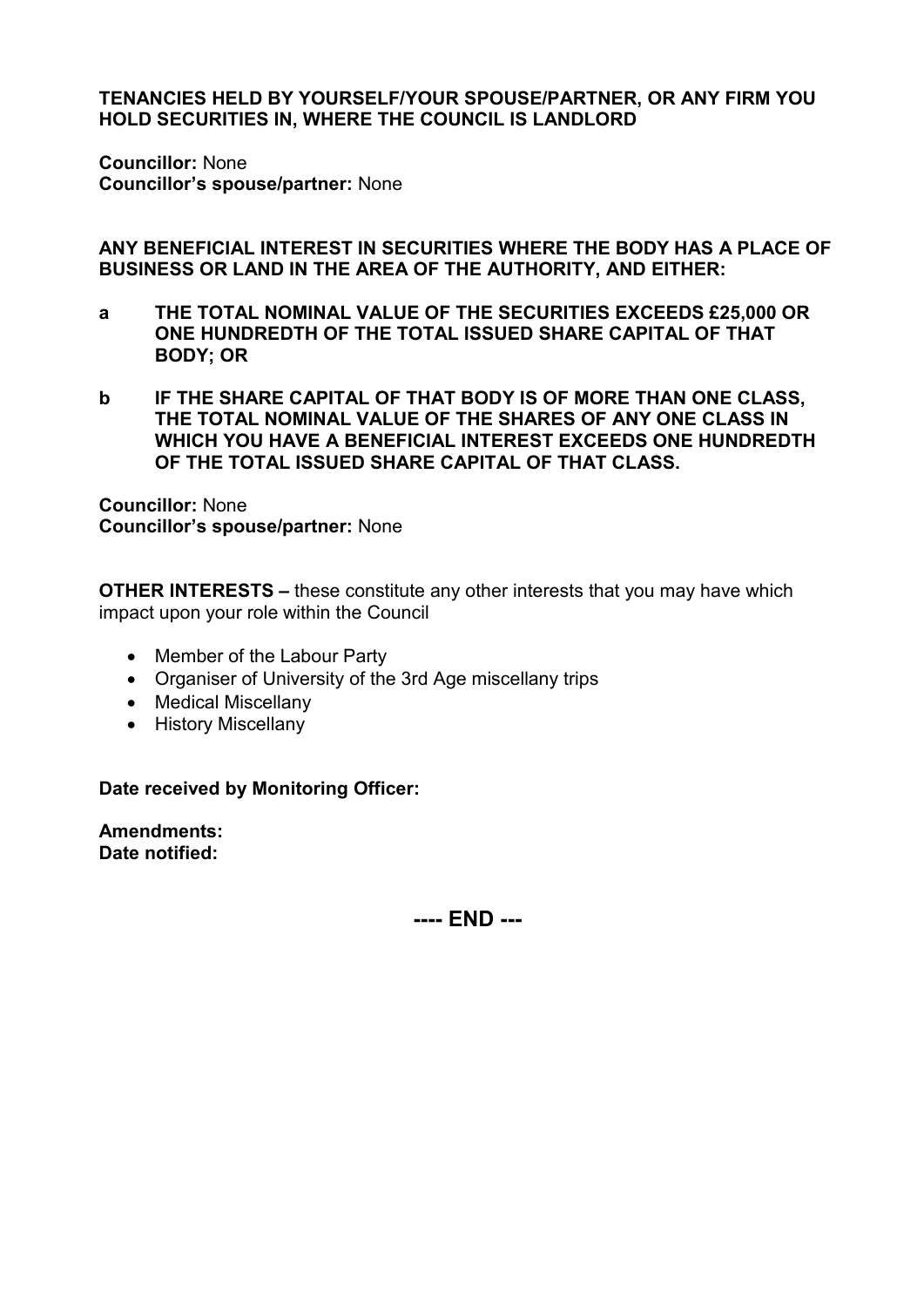### **SOUTH NORFOLK COUNCIL CODE OF CONDUCT**

# **REGISTER OF MEMBERS' AND CO-OPTED MEMBERS' DISCLOSABLE PECUNIARY AND OTHER INTERESTS**

**Councillor name:** John Newby

#### **PECUNIARY INTERESTS**

**EMPLOYMENT, OFFICE, TRADE, PROFESSION OR VOCATION**

**Councillor:** Retired **Councillor's spouse/partner:** Retired

#### **PAYMENTS OR FINANCIAL BENEFITS RELATING TO YOUR ROLE AS A MEMBER TOWARDS ELECTION EXPENSES**

**Councillor:** None **Councillor's spouse/partner:** None

#### **CONTRACTS BETWEEN YOURSELF/YOUR SPOUSE/PARTNER (OR A BODY IN WHICH YOU HAVE A BENEFICIAL INTEREST) ENTERED INTO WITH THE COUNCIL, WHERE WORKS HAVE NOT BEEN FULLY DISCHARGED**

**Councillor:** None **Councillor's spouse/partner:** None

#### **LAND (INCLUDING HOME ADDRESS THAT IS OWNED OR RENTED)**

**Councillor:** 6 Carrs Hill Close, Old Costessey NR8 5DW **Councillor's spouse/partner:** 6 Carrs Hill Close, Old Costessey NR8 5DW

#### **LICENCES TO OCCUPY LAND IN THE DISTRICT FOR A MONTH OR LONGER**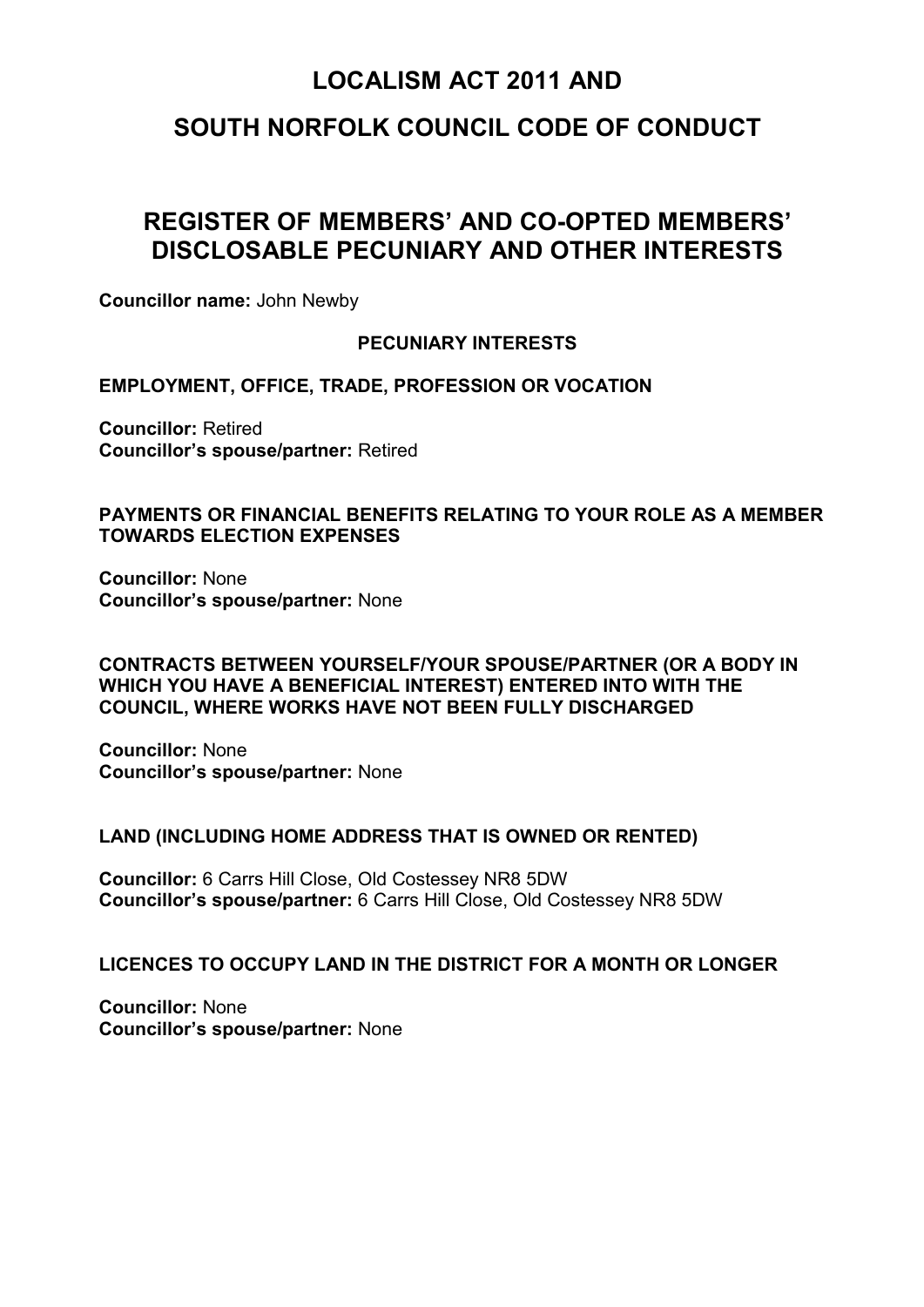**Councillor:** None **Councillor's spouse/partner:** None

**ANY BENEFICIAL INTEREST IN SECURITIES WHERE THE BODY HAS A PLACE OF BUSINESS OR LAND IN THE AREA OF THE AUTHORITY, AND EITHER:**

- **a THE TOTAL NOMINAL VALUE OF THE SECURITIES EXCEEDS £25,000 OR ONE HUNDREDTH OF THE TOTAL ISSUED SHARE CAPITAL OF THAT BODY; OR**
- **b IF THE SHARE CAPITAL OF THAT BODY IS OF MORE THAN ONE CLASS, THE TOTAL NOMINAL VALUE OF THE SHARES OF ANY ONE CLASS IN WHICH YOU HAVE A BENEFICIAL INTEREST EXCEEDS ONE HUNDREDTH OF THE TOTAL ISSUED SHARE CAPITAL OF THAT CLASS.**

**Councillor:** None **Councillor's spouse/partner:** None

**OTHER INTERESTS –** these constitute any other interests that you may have which impact upon your role within the Council

- Friends of The Tud Valley
- Norfolk Wildlife Trust
- RSPB
- National Trust

**Date received by Monitoring Officer:** 

**Amendments: Date notified:**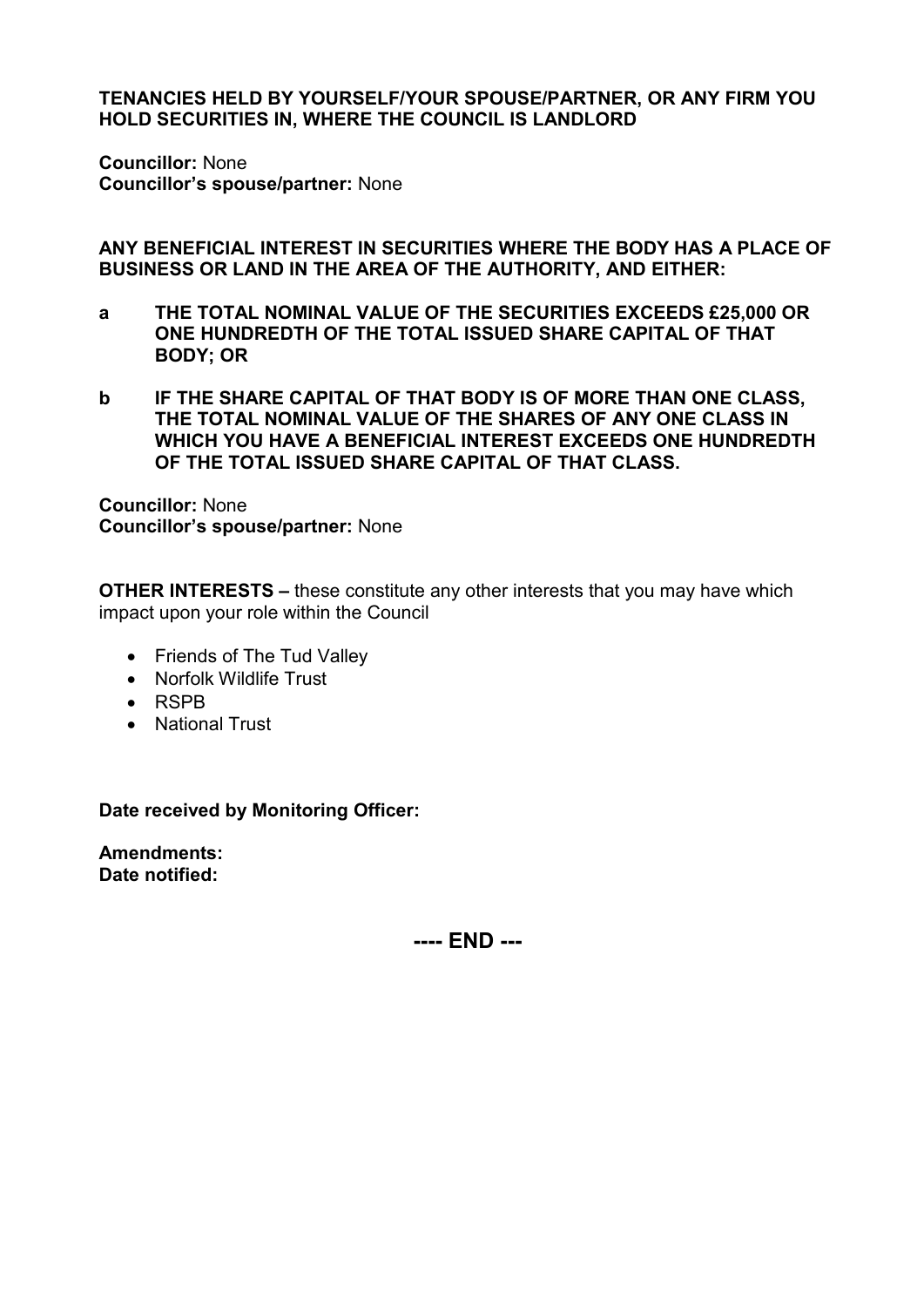### **SOUTH NORFOLK COUNCIL CODE OF CONDUCT**

# **REGISTER OF MEMBERS' AND CO-OPTED MEMBERS' DISCLOSABLE PECUNIARY AND OTHER INTERESTS**

**Councillor name:** Patrick John O'Connor

#### **PECUNIARY INTERESTS**

**EMPLOYMENT, OFFICE, TRADE, PROFESSION OR VOCATION**

**Councillor:** Retired **Councillor's spouse/partner:** Retired

#### **PAYMENTS OR FINANCIAL BENEFITS RELATING TO YOUR ROLE AS A MEMBER TOWARDS ELECTION EXPENSES**

**Councillor:** None **Councillor's spouse/partner:** None

#### **CONTRACTS BETWEEN YOURSELF/YOUR SPOUSE/PARTNER (OR A BODY IN WHICH YOU HAVE A BENEFICIAL INTEREST) ENTERED INTO WITH THE COUNCIL, WHERE WORKS HAVE NOT BEEN FULLY DISCHARGED**

**Councillor:** None **Councillor's spouse/partner:** None

#### **LAND (INCLUDING HOME ADDRESS THAT IS OWNED OR RENTED)**

**Councillor:** 144 Gunton Lane, Costessey **Councillor's spouse/partner:** 144 Gunton Lane, Costessey

#### **LICENCES TO OCCUPY LAND IN THE DISTRICT FOR A MONTH OR LONGER**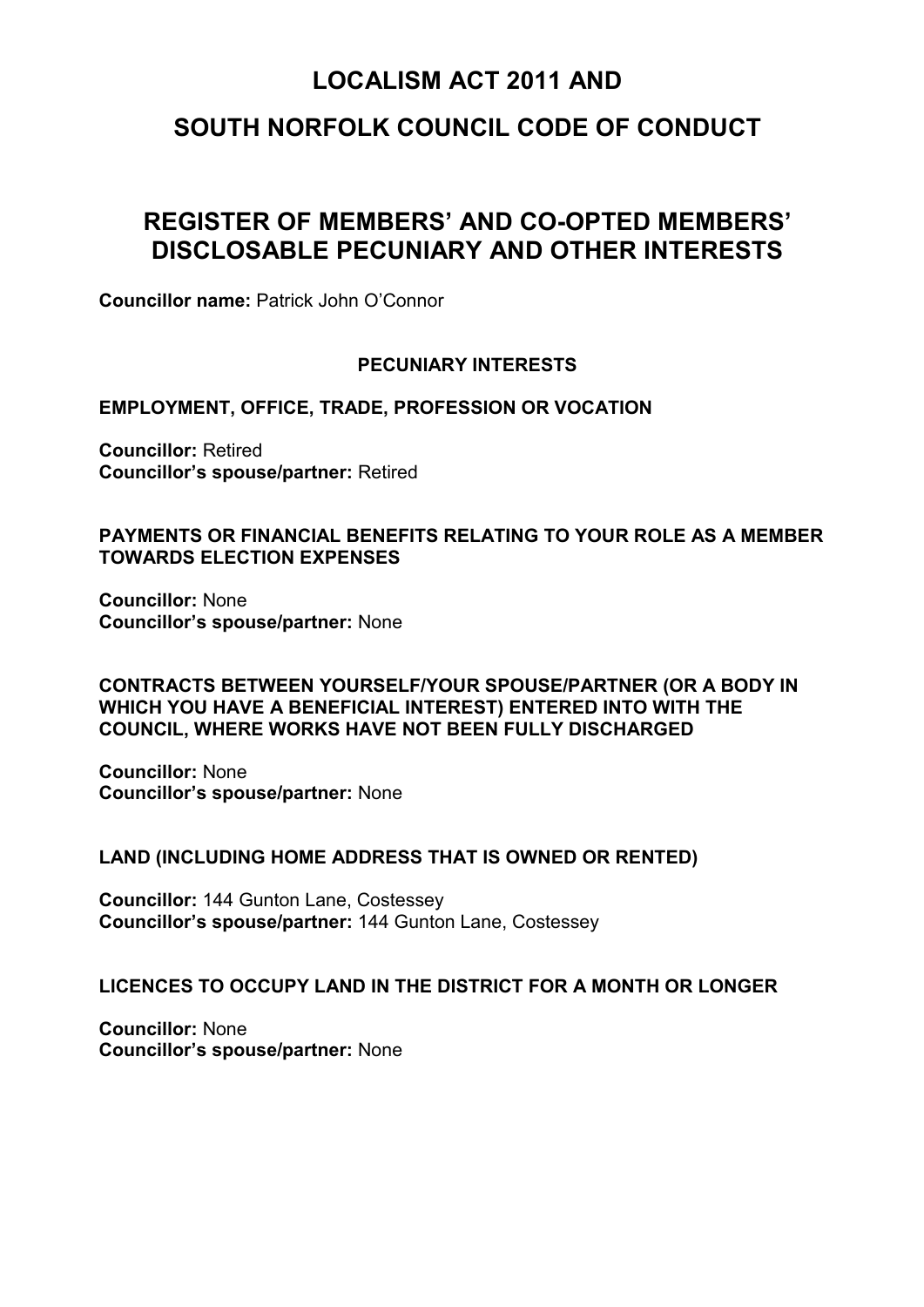**Councillor:** None **Councillor's spouse/partner:** None

**ANY BENEFICIAL INTEREST IN SECURITIES WHERE THE BODY HAS A PLACE OF BUSINESS OR LAND IN THE AREA OF THE AUTHORITY, AND EITHER:**

- **a THE TOTAL NOMINAL VALUE OF THE SECURITIES EXCEEDS £25,000 OR ONE HUNDREDTH OF THE TOTAL ISSUED SHARE CAPITAL OF THAT BODY; OR**
- **b IF THE SHARE CAPITAL OF THAT BODY IS OF MORE THAN ONE CLASS, THE TOTAL NOMINAL VALUE OF THE SHARES OF ANY ONE CLASS IN WHICH YOU HAVE A BENEFICIAL INTEREST EXCEEDS ONE HUNDREDTH OF THE TOTAL ISSUED SHARE CAPITAL OF THAT CLASS.**

**Councillor:** None **Councillor's spouse/partner:** None

**OTHER INTERESTS –** these constitute any other interests that you may have which impact upon your role within the Council

- Trustee, Secretary and Treasurer of Costessey Parochial Charity
- Member of Norfolk and Norwich University Hospital
- Member of The Patient Participation Group of the Roundwell Medical Centre
- Member of The Costessey Society
- Member of Friends of The Tud Valley
- Member and Supporter of Fish Fight
- Members of Tax Payers Alliance
- Member of Institute of Advanced Motorists
- Committee Member of Costessey Youth Group

#### **Date received by Monitoring Officer:**

**Amendments: Date notified:**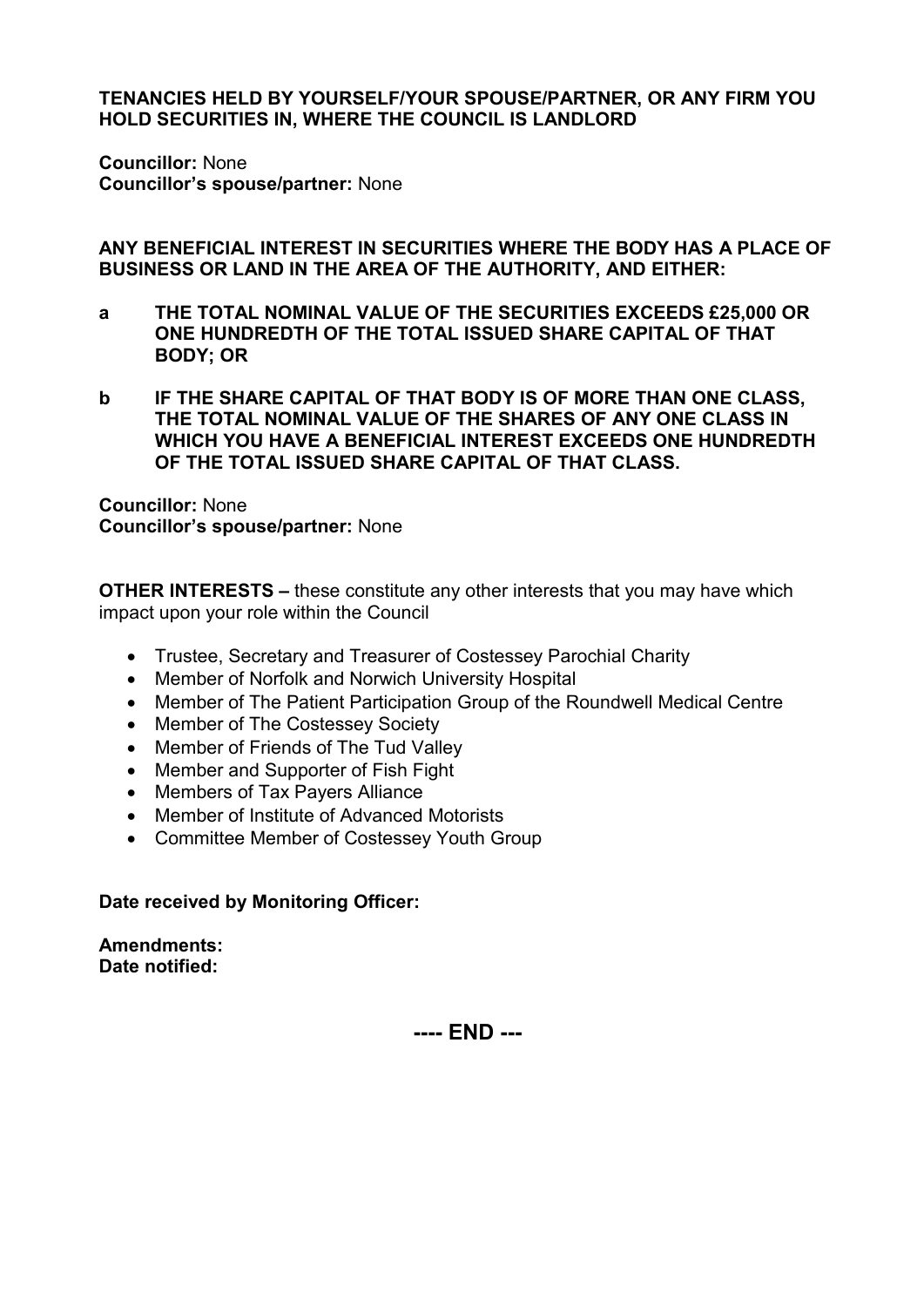### **SOUTH NORFOLK COUNCIL CODE OF CONDUCT**

# **REGISTER OF MEMBERS' AND CO-OPTED MEMBERS' DISCLOSABLE PECUNIARY AND OTHER INTERESTS**

**Councillor name:** Rouell Jamal Sealy Known as Jamal

#### **PECUNIARY INTERESTS**

#### **EMPLOYMENT, OFFICE, TRADE, PROFESSION OR VOCATION**

**Councillor:** Project Surveyor Saffron Housing **Councillor's spouse/partner:** Care Worker Home Group

#### **PAYMENTS OR FINANCIAL BENEFITS RELATING TO YOUR ROLE AS A MEMBER TOWARDS ELECTION EXPENSES**

**Councillor:** None **Councillor's spouse/partner:** None

#### **CONTRACTS BETWEEN YOURSELF/YOUR SPOUSE/PARTNER (OR A BODY IN WHICH YOU HAVE A BENEFICIAL INTEREST) ENTERED INTO WITH THE COUNCIL, WHERE WORKS HAVE NOT BEEN FULLY DISCHARGED**

**Councillor:** None **Councillor's spouse/partner:** None

#### **LAND (INCLUDING HOME ADDRESS THAT IS OWNED OR RENTED)**

**Councillor:** 25 Sunny Grove NR5 0EJ **Councillor's spouse/partner:** 25 Sunny Grove NR5 0EJ

#### **LICENCES TO OCCUPY LAND IN THE DISTRICT FOR A MONTH OR LONGER**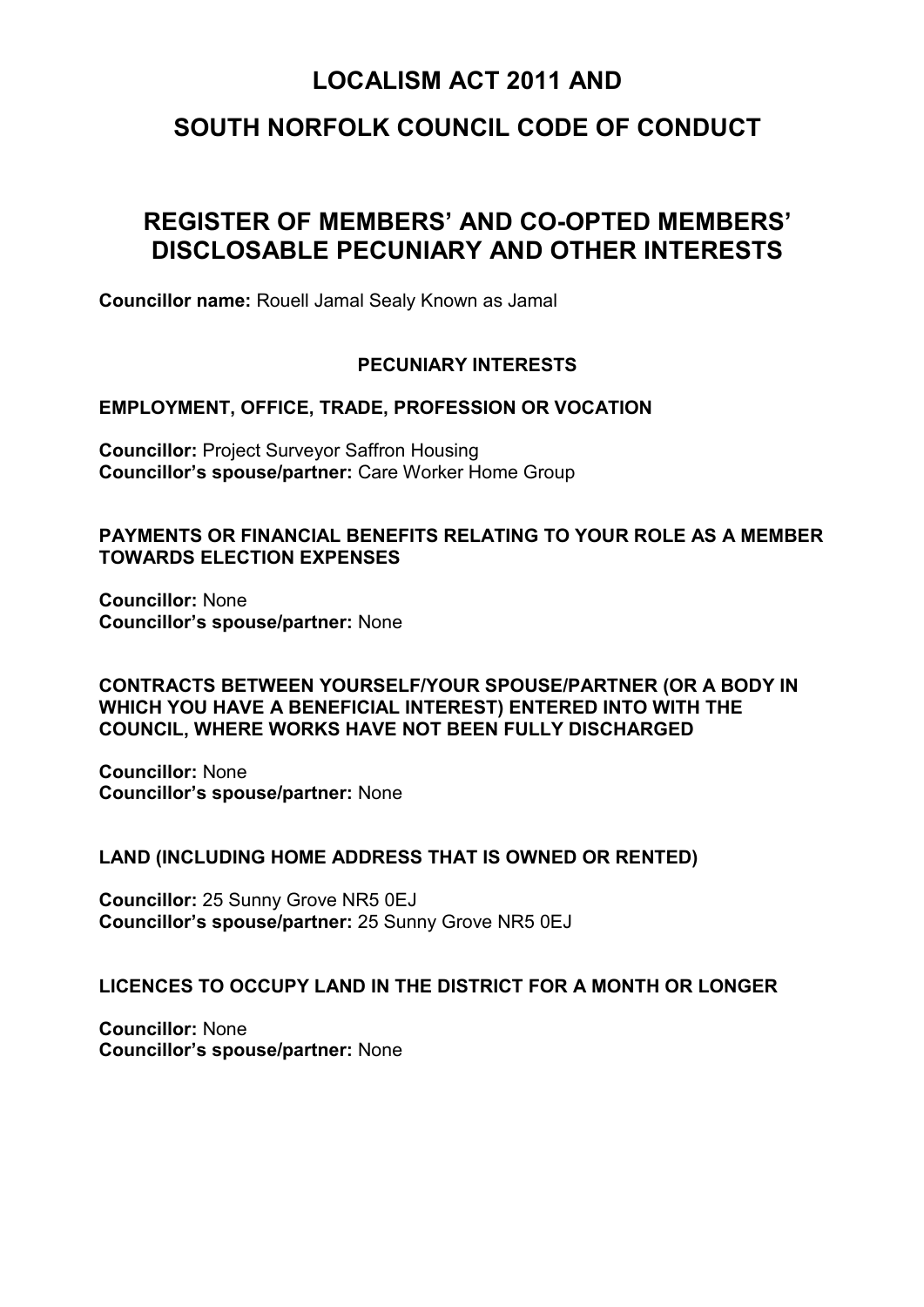**Councillor:** None **Councillor's spouse/partner:** None

**ANY BENEFICIAL INTEREST IN SECURITIES WHERE THE BODY HAS A PLACE OF BUSINESS OR LAND IN THE AREA OF THE AUTHORITY, AND EITHER:**

- **a THE TOTAL NOMINAL VALUE OF THE SECURITIES EXCEEDS £25,000 OR ONE HUNDREDTH OF THE TOTAL ISSUED SHARE CAPITAL OF THAT BODY; OR**
- **b IF THE SHARE CAPITAL OF THAT BODY IS OF MORE THAN ONE CLASS, THE TOTAL NOMINAL VALUE OF THE SHARES OF ANY ONE CLASS IN WHICH YOU HAVE A BENEFICIAL INTEREST EXCEEDS ONE HUNDREDTH OF THE TOTAL ISSUED SHARE CAPITAL OF THAT CLASS.**

**Councillor:** None **Councillor's spouse/partner:** None

**OTHER INTERESTS –** these constitute any other interests that you may have which impact upon your role within the Council

- Member of Labour
- Director of Ottaway Properties

**Date received by Monitoring Officer:** 

**Amendments: Date notified:**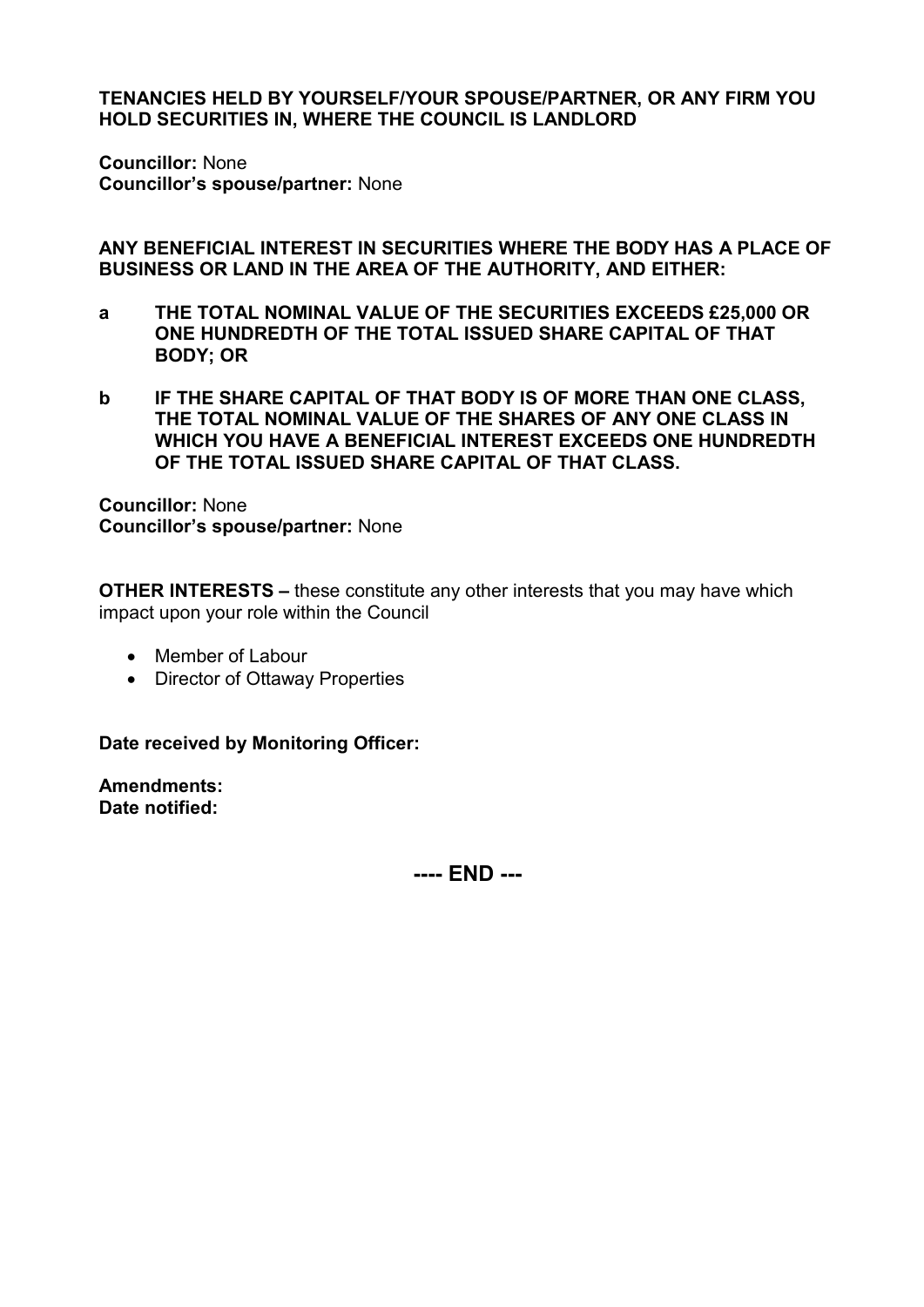### **SOUTH NORFOLK COUNCIL CODE OF CONDUCT**

# **REGISTER OF MEMBERS' AND CO-OPTED MEMBERS' DISCLOSABLE PECUNIARY AND OTHER INTERESTS**

**Councillor name:** Sharon Louise Sizeland

#### **PECUNIARY INTERESTS**

#### **EMPLOYMENT, OFFICE, TRADE, PROFESSION OR VOCATION**

**Councillor:** Project Manager Aviva **Councillor's spouse/partner:** Engineering Manage Biorb

#### **PAYMENTS OR FINANCIAL BENEFITS RELATING TO YOUR ROLE AS A MEMBER TOWARDS ELECTION EXPENSES**

**Councillor:** None **Councillor's spouse/partner:** None

#### **CONTRACTS BETWEEN YOURSELF/YOUR SPOUSE/PARTNER (OR A BODY IN WHICH YOU HAVE A BENEFICIAL INTEREST) ENTERED INTO WITH THE COUNCIL, WHERE WORKS HAVE NOT BEEN FULLY DISCHARGED**

**Councillor:** None **Councillor's spouse/partner:** None

#### **LAND (INCLUDING HOME ADDRESS THAT IS OWNED OR RENTED)**

**Councillor:** 16 Britannia Way, Costessey NR5 0UT **Councillor's spouse/partner:** 16 Britannia Way, Costessey NR5 0UT

#### **LICENCES TO OCCUPY LAND IN THE DISTRICT FOR A MONTH OR LONGER**